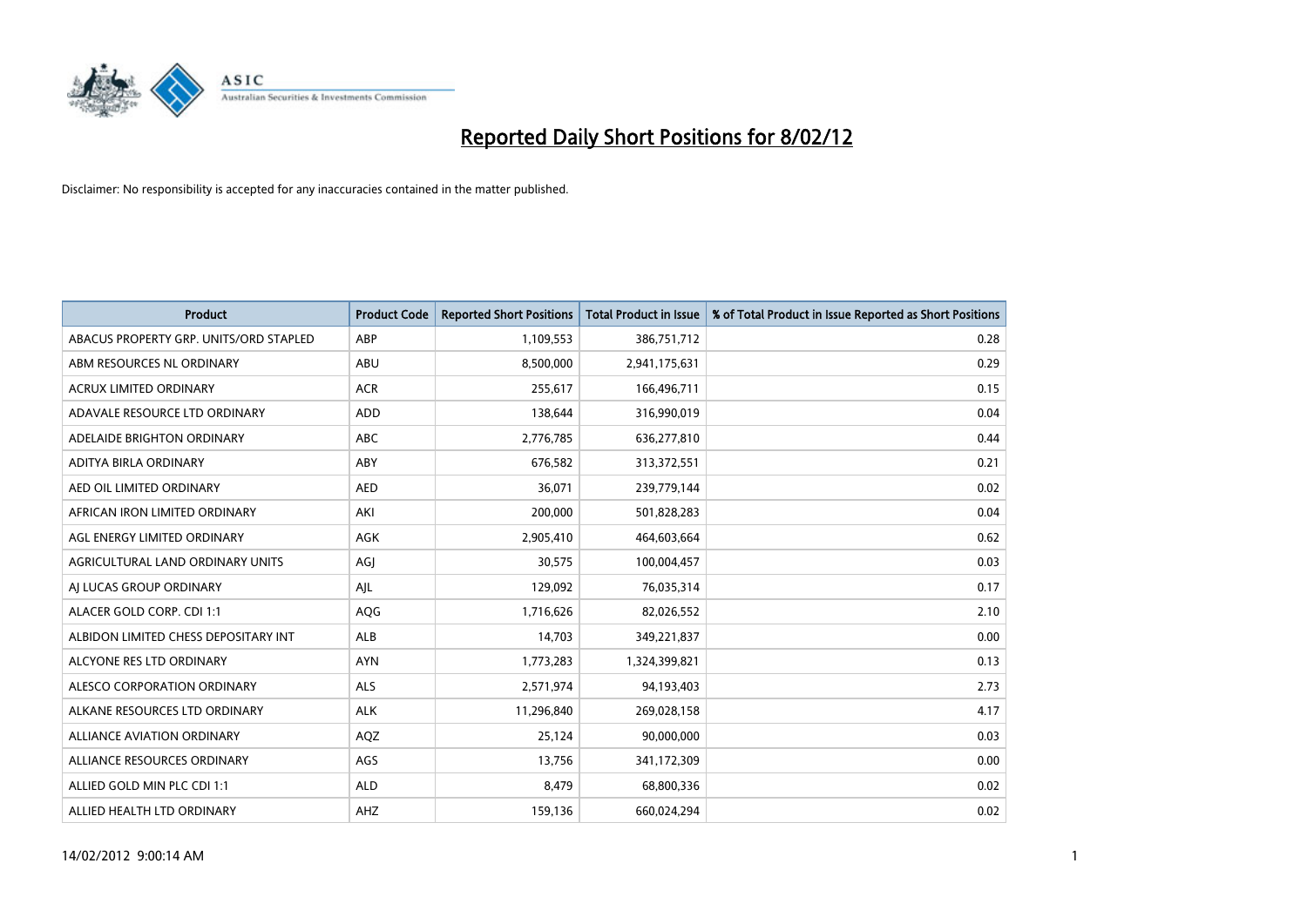

| <b>Product</b>                          | <b>Product Code</b> | <b>Reported Short Positions</b> | <b>Total Product in Issue</b> | % of Total Product in Issue Reported as Short Positions |
|-----------------------------------------|---------------------|---------------------------------|-------------------------------|---------------------------------------------------------|
| ALTONA MINING LTD ORDINARY              | <b>AOH</b>          | 749,989                         | 518,757,704                   | 0.14                                                    |
| ALUMINA LIMITED ORDINARY                | AWC                 | 47,185,405                      | 2,440,196,187                 | 1.95                                                    |
| AMADEUS ENERGY ORDINARY                 | AMU                 | 454,000                         | 274,786,018                   | 0.17                                                    |
| AMALGAMATED HOLDINGS ORDINARY           | AHD                 | 20,976                          | 157,533,146                   | 0.01                                                    |
| AMCOR LIMITED ORDINARY                  | AMC                 | 4,416,642                       | 1,206,684,923                 | 0.36                                                    |
| AMP LIMITED ORDINARY                    | AMP                 | 12,896,732                      | 2,854,672,784                 | 0.42                                                    |
| AMPELLA MINING ORDINARY                 | <b>AMX</b>          | 718,210                         | 205,985,108                   | 0.36                                                    |
| ANSELL LIMITED ORDINARY                 | <b>ANN</b>          | 2,881,414                       | 130,656,668                   | 2.19                                                    |
| ANTARES ENERGY LTD ORDINARY             | <b>AZZ</b>          | 105,536                         | 260,000,000                   | 0.04                                                    |
| ANZ BANKING GRP LTD ORDINARY            | ANZ                 | 12,880,077                      | 2,679,094,902                 | 0.45                                                    |
| APA GROUP STAPLED SECURITIES            | APA                 | 12,786,254                      | 639,334,625                   | 2.02                                                    |
| APEX MINERALS NL ORDINARY               | <b>AXM</b>          | 885,146                         | 5,550,243,713                 | 0.02                                                    |
| APN EUROPEAN RETAIL UNITS STAPLED SEC.  | AEZ                 | 11,832                          | 544,910,660                   | 0.00                                                    |
| APN NEWS & MEDIA ORDINARY               | <b>APN</b>          | 24,413,149                      | 630,211,415                   | 3.86                                                    |
| AQUARIUS PLATINUM. ORDINARY             | AQP                 | 3,681,776                       | 470,312,578                   | 0.77                                                    |
| AQUILA RESOURCES ORDINARY               | <b>AQA</b>          | 5,972,240                       | 411,804,442                   | 1.40                                                    |
| ARAFURA RESOURCE LTD ORDINARY           | ARU                 | 12,373,595                      | 367,980,342                   | 3.35                                                    |
| ARB CORPORATION ORDINARY                | ARP                 | 13,937                          | 72,481,302                    | 0.01                                                    |
| ARDENT LEISURE GROUP STAPLED SECURITIES | AAD                 | 385,679                         | 324,236,390                   | 0.12                                                    |
| ARISTOCRAT LEISURE ORDINARY             | ALL                 | 21,760,515                      | 543,181,024                   | 4.00                                                    |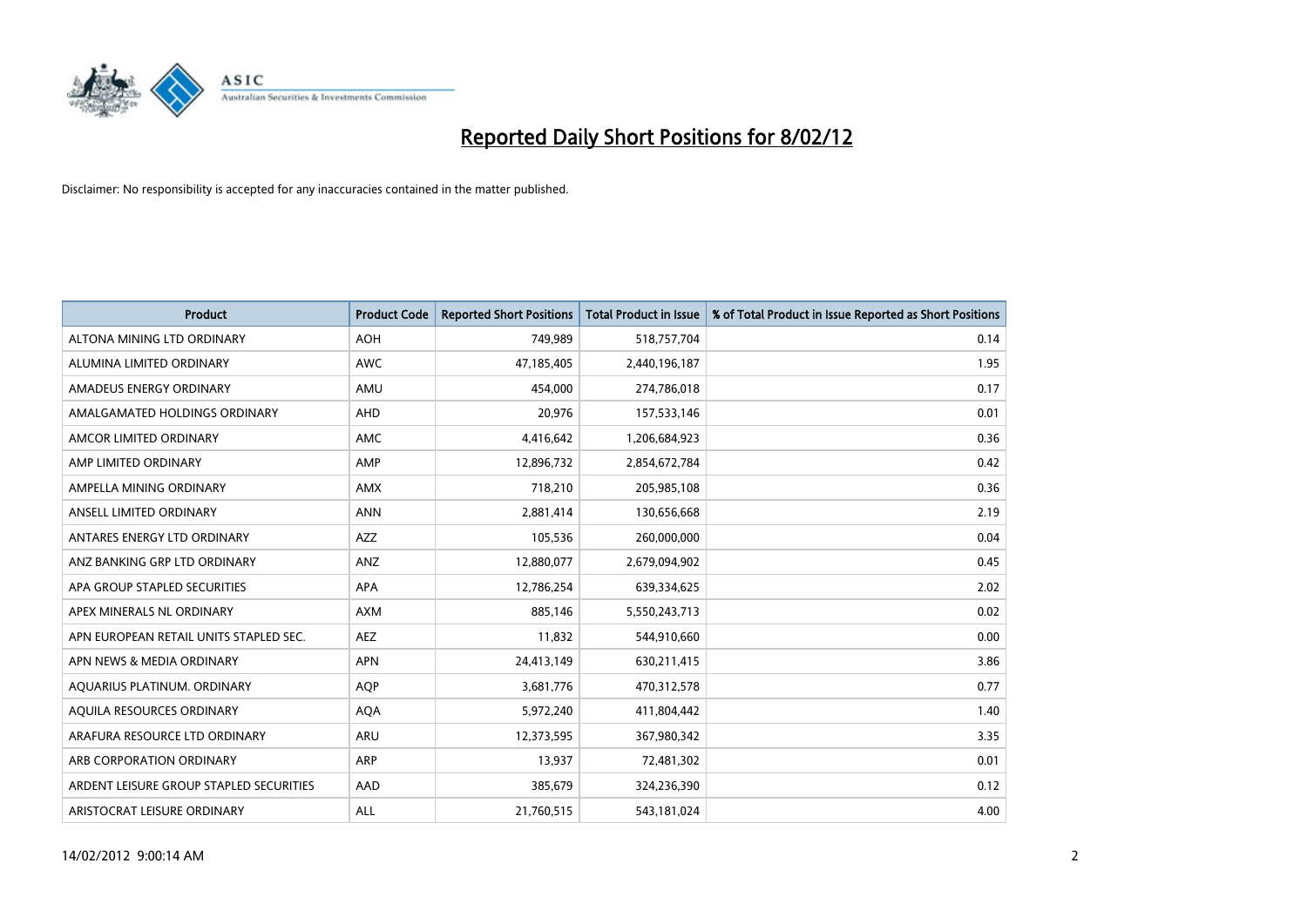

| <b>Product</b>                          | <b>Product Code</b> | <b>Reported Short Positions</b> | <b>Total Product in Issue</b> | % of Total Product in Issue Reported as Short Positions |
|-----------------------------------------|---------------------|---------------------------------|-------------------------------|---------------------------------------------------------|
| ASCIANO LIMITED ORDINARY                | <b>AIO</b>          | 16,111,201                      | 975,385,664                   | 1.63                                                    |
| ASG GROUP LIMITED ORDINARY              | ASZ                 | 205,564                         | 171,456,889                   | 0.12                                                    |
| ASPEN GROUP ORD/UNITS STAPLED           | <b>APZ</b>          | 1,016,805                       | 591,084,183                   | 0.16                                                    |
| ASPIRE MINING LTD ORDINARY              | <b>AKM</b>          | 450,679                         | 620,594,556                   | 0.07                                                    |
| <b>ASTON RES LTD ORDINARY</b>           | <b>AZT</b>          | 573,347                         | 204,668,861                   | 0.28                                                    |
| ASTRO JAP PROP GROUP STAPLED SECURITIES | AJA                 | 16,527                          | 58,445,002                    | 0.02                                                    |
| ASX LIMITED ORDINARY                    | ASX                 | 1,606,635                       | 175,136,729                   | 0.92                                                    |
| ATLAS IRON LIMITED ORDINARY             | AGO                 | 16,125,013                      | 894,759,560                   | 1.79                                                    |
| AUCKLAND INTERNATION ORDINARY           | AIA                 | 39,998                          | 1,327,230,189                 | 0.00                                                    |
| <b>AURORA OIL &amp; GAS ORDINARY</b>    | <b>AUT</b>          | 8,968,716                       | 411,655,343                   | 2.19                                                    |
| AUSDRILL LIMITED ORDINARY               | ASL                 | 112,474                         | 303,288,155                   | 0.03                                                    |
| AUSENCO LIMITED ORDINARY                | AAX                 | 1,353,184                       | 123,258,843                   | 1.09                                                    |
| AUSGOLD LIMITED ORDINARY                | <b>AUC</b>          | 20,000                          | 119,768,473                   | 0.02                                                    |
| <b>AUSTAL LIMITED ORDINARY</b>          | ASB                 | 238,833                         | 188,069,638                   | 0.13                                                    |
| AUSTAR UNITED ORDINARY                  | <b>AUN</b>          | 11,835,848                      | 1,271,505,737                 | 0.92                                                    |
| AUSTBROKERS HOLDINGS ORDINARY           | <b>AUB</b>          | 2                               | 55,545,576                    | 0.00                                                    |
| AUSTIN ENGINEERING ORDINARY             | ANG                 | 55,943                          | 72,314,403                    | 0.07                                                    |
| <b>AUSTRALAND ASSETS ASSETS</b>         | AAZPB               | 1,168                           | 2,750,000                     | 0.04                                                    |
| AUSTRALAND PROPERTY STAPLED SECURITY    | <b>ALZ</b>          | 928,271                         | 576,846,597                   | 0.16                                                    |
| AUSTRALIAN AGRICULT. ORDINARY           | AAC                 | 927,586                         | 312,892,824                   | 0.29                                                    |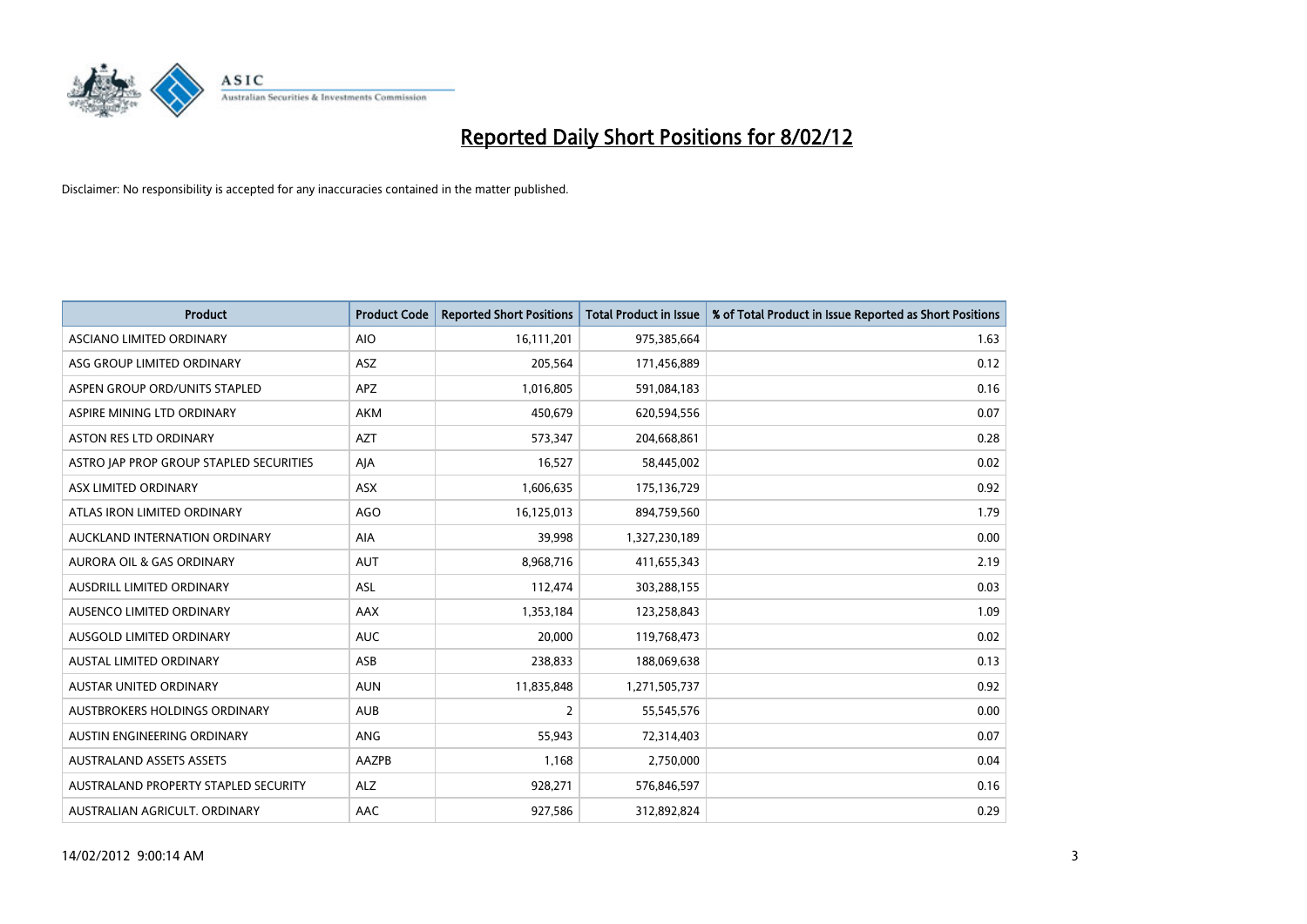

| <b>Product</b>                       | <b>Product Code</b> | <b>Reported Short Positions</b> | <b>Total Product in Issue</b> | % of Total Product in Issue Reported as Short Positions |
|--------------------------------------|---------------------|---------------------------------|-------------------------------|---------------------------------------------------------|
| <b>AUSTRALIAN EDUCATION UNITS</b>    | <b>AEU</b>          | 625,000                         | 175,465,397                   | 0.36                                                    |
| AUSTRALIAN FOUNDAT, ORDINARY         | AFI                 | 122                             | 1,023,675,745                 | 0.00                                                    |
| AUSTRALIAN INFRASTR, UNITS/ORDINARY  | <b>AIX</b>          | 12,207,803                      | 620,733,944                   | 1.97                                                    |
| AUSTRALIAN MINES LTD ORDINARY        | <b>AUZ</b>          | 1,400,000                       | 636,910,317                   | 0.22                                                    |
| AUSTRALIAN PHARM, ORDINARY           | API                 | 305,582                         | 488,115,883                   | 0.06                                                    |
| <b>AUTOMOTIVE HOLDINGS ORDINARY</b>  | <b>AHE</b>          | 149,786                         | 260,579,682                   | 0.06                                                    |
| AVEXA LIMITED ORDINARY               | <b>AVX</b>          | 243,657                         | 847,688,779                   | 0.03                                                    |
| AWE LIMITED ORDINARY                 | <b>AWE</b>          | 1,663,430                       | 521,871,941                   | 0.32                                                    |
| AZIMUTH RES LTD ORDINARY             | AZH                 | 386,848                         | 382,309,058                   | 0.11                                                    |
| AZUMAH RESOURCES ORDINARY            | <b>AZM</b>          | 3,374,574                       | 282,020,356                   | 1.20                                                    |
| <b>BANDANNA ENERGY ORDINARY</b>      | <b>BND</b>          | 2,958,839                       | 528,481,199                   | 0.55                                                    |
| BANK OF QUEENSLAND. ORDINARY         | <b>BOQ</b>          | 11,769,522                      | 229,598,329                   | 5.12                                                    |
| <b>BASE RES LIMITED ORDINARY</b>     | <b>BSE</b>          | 1,205,440                       | 460,440,029                   | 0.26                                                    |
| <b>BATHURST RESOURCES ORDINARY</b>   | <b>BTU</b>          | 14,398,982                      | 689,747,997                   | 2.09                                                    |
| <b>BAUXITE RESOURCE LTD ORDINARY</b> | <b>BAU</b>          | 12,000                          | 235,379,896                   | 0.01                                                    |
| <b>BC IRON LIMITED ORDINARY</b>      | <b>BCI</b>          | 293,448                         | 103,711,000                   | 0.28                                                    |
| BEACH ENERGY LIMITED ORDINARY        | <b>BPT</b>          | 19,519,192                      | 1,112,199,119                 | 1.75                                                    |
| BEADELL RESOURCE LTD ORDINARY        | <b>BDR</b>          | 4,058,168                       | 657,906,946                   | 0.62                                                    |
| BENDIGO AND ADELAIDE ORDINARY        | <b>BEN</b>          | 6,277,734                       | 384, 372, 554                 | 1.62                                                    |
| BERKELEY RESOURCES ORDINARY          | <b>BKY</b>          | 182,573                         | 174,298,273                   | 0.10                                                    |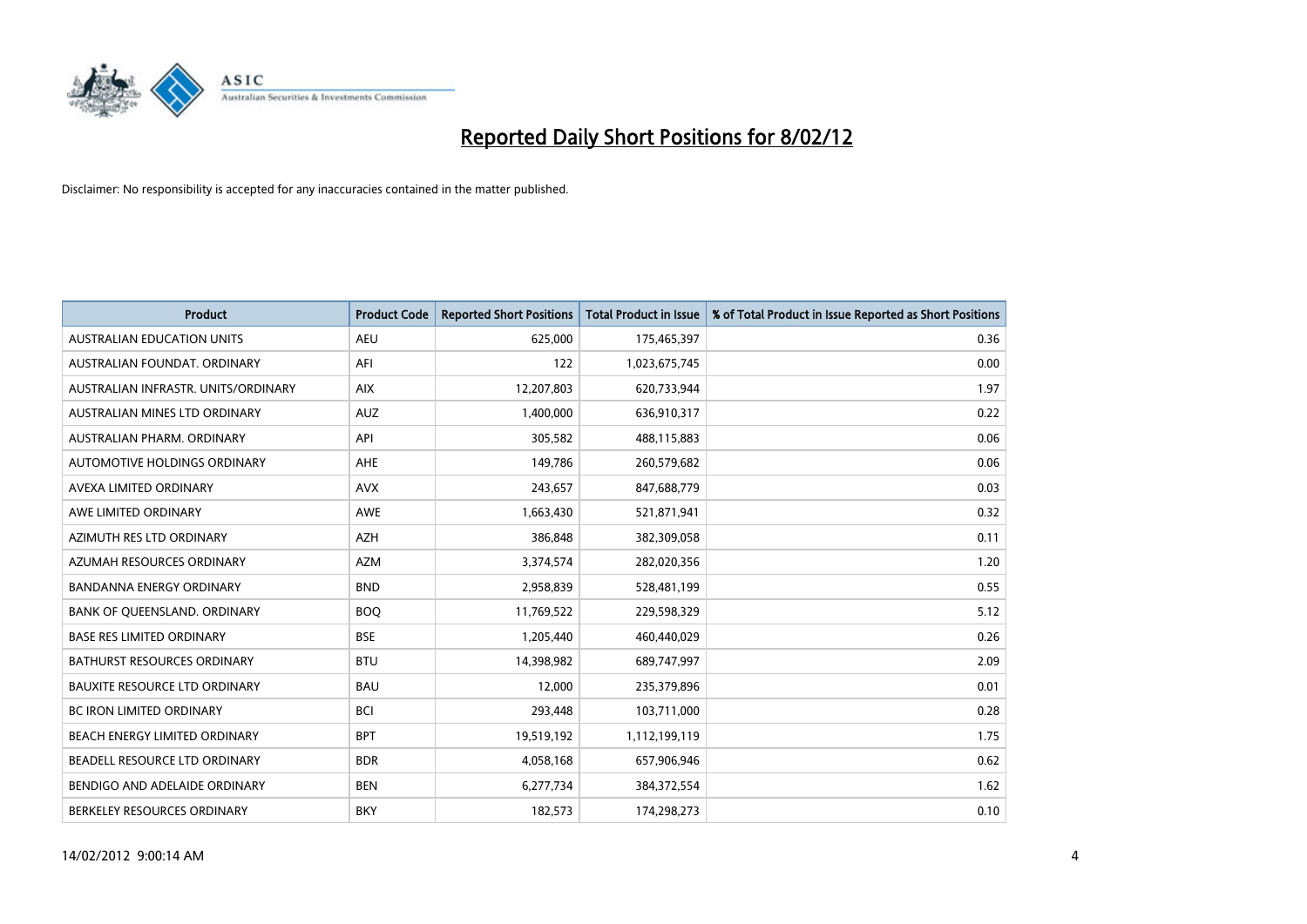

| <b>Product</b>                       | <b>Product Code</b> | <b>Reported Short Positions</b> | <b>Total Product in Issue</b> | % of Total Product in Issue Reported as Short Positions |
|--------------------------------------|---------------------|---------------------------------|-------------------------------|---------------------------------------------------------|
| BETASHARES ASX RES ETF UNITS         | <b>ORE</b>          | 88,570                          | 4,220,217                     | 2.10                                                    |
| <b>BHP BILLITON LIMITED ORDINARY</b> | <b>BHP</b>          | 23,316,229                      | 3,211,691,105                 | 0.69                                                    |
| <b>BILLABONG ORDINARY</b>            | <b>BBG</b>          | 27,768,605                      | 255,102,103                   | 10.86                                                   |
| <b>BIOTA HOLDINGS ORDINARY</b>       | <b>BTA</b>          | 1,403,896                       | 181,703,711                   | 0.77                                                    |
| <b>BISALLOY STEEL ORDINARY</b>       | <b>BIS</b>          | 84,480                          | 43,291,509                    | 0.20                                                    |
| BKI INVESTMENT LTD ORDINARY          | BKI                 | 508                             | 425,549,573                   | 0.00                                                    |
| <b>BLACKTHORN RESOURCES ORDINARY</b> | <b>BTR</b>          | 35,848                          | 122,918,000                   | 0.03                                                    |
| BLUESCOPE STEEL LTD ORDINARY         | <b>BSL</b>          | 26,774,048                      | 3,349,185,247                 | 0.78                                                    |
| <b>BOART LONGYEAR ORDINARY</b>       | <b>BLY</b>          | 5,575,475                       | 461,163,412                   | 1.19                                                    |
| <b>BOOM LOGISTICS ORDINARY</b>       | <b>BOL</b>          | 337,999                         | 468,663,585                   | 0.07                                                    |
| BORAL LIMITED. ORDINARY              | <b>BLD</b>          | 30,094,883                      | 744,729,957                   | 3.99                                                    |
| BOTSWANA METALS LTD ORDINARY         | <b>BML</b>          | 7,000                           | 143,717,013                   | 0.00                                                    |
| <b>BRADKEN LIMITED ORDINARY</b>      | <b>BKN</b>          | 2,514,966                       | 166,624,800                   | 1.50                                                    |
| <b>BRAMBLES LIMITED ORDINARY</b>     | <b>BXB</b>          | 14,463,317                      | 1,480,388,109                 | 0.95                                                    |
| <b>BREVILLE GROUP LTD ORDINARY</b>   | <b>BRG</b>          | 2,739                           | 130,095,322                   | 0.00                                                    |
| BRICKWORKS LIMITED ORDINARY          | <b>BKW</b>          | 31,483                          | 147,567,333                   | 0.02                                                    |
| <b>BROCKMAN RESOURCES ORDINARY</b>   | <b>BRM</b>          | 73,599                          | 144,803,151                   | 0.04                                                    |
| BT INVESTMENT MNGMNT ORDINARY        | <b>BTT</b>          | 1,146,825                       | 267,906,977                   | 0.43                                                    |
| <b>BURU ENERGY ORDINARY</b>          | <b>BRU</b>          | 5,948,267                       | 234,204,477                   | 2.54                                                    |
| <b>BWP TRUST ORDINARY UNITS</b>      | <b>BWP</b>          | 397,875                         | 520,012,793                   | 0.07                                                    |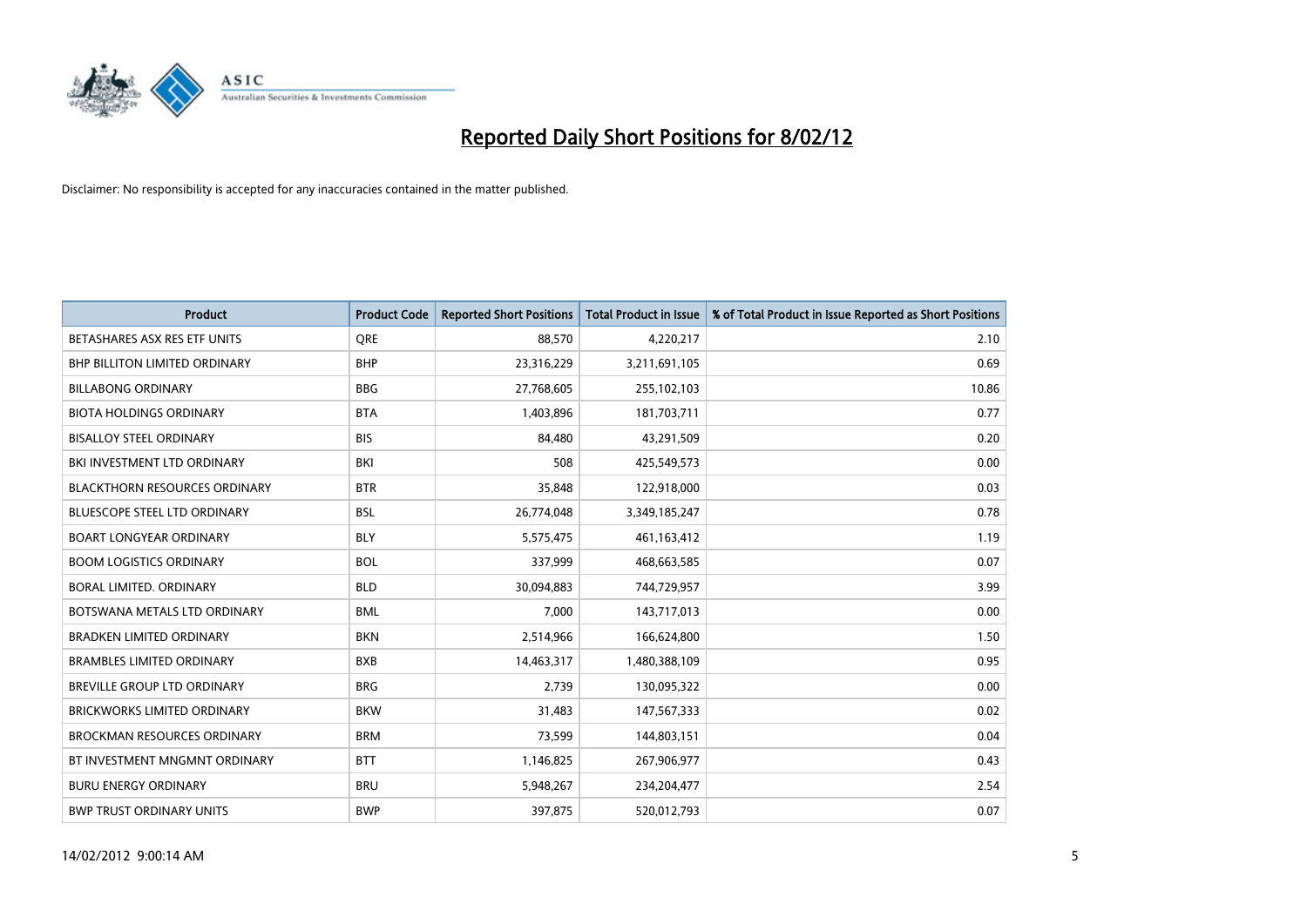

| <b>Product</b>                             | <b>Product Code</b> | <b>Reported Short Positions</b> | <b>Total Product in Issue</b> | % of Total Product in Issue Reported as Short Positions |
|--------------------------------------------|---------------------|---------------------------------|-------------------------------|---------------------------------------------------------|
| <b>CABCHARGE AUSTRALIA ORDINARY</b>        | CAB                 | 538,632                         | 120,437,014                   | 0.44                                                    |
| CALTEX AUSTRALIA ORDINARY                  | <b>CTX</b>          | 6,307,738                       | 270,000,000                   | 2.33                                                    |
| <b>CAMPBELL BROTHERS ORDINARY</b>          | <b>CPB</b>          | 1,324,791                       | 67,503,411                    | 1.96                                                    |
| CAPE LAMBERT RES LTD ORDINARY              | <b>CFE</b>          | 549,874                         | 688,733,792                   | 0.07                                                    |
| CAR PARK TECH LTD ORDINARY                 | <b>CPZ</b>          | 90.000                          | 133,358,602                   | 0.07                                                    |
| CARABELLA RES LTD ORDINARY                 | <b>CLR</b>          | 5,000                           | 133,642,797                   | 0.00                                                    |
| <b>CARBON ENERGY ORDINARY</b>              | <b>CNX</b>          | 273,860                         | 768,960,293                   | 0.03                                                    |
| <b>CARDNO LIMITED ORDINARY</b>             | CDD                 | 389,449                         | 112,885,599                   | 0.34                                                    |
| CARDNO LIMITED RIGHTS 29-FEB-12 DEF        | <b>CDDR</b>         | 2,740                           | 13,565,067                    | 0.02                                                    |
| CARNARVON PETROLEUM ORDINARY               | <b>CVN</b>          | 736,512                         | 694,594,634                   | 0.10                                                    |
| CARNEGIE WAVE ENERGY ORDINARY              | <b>CWE</b>          | 83,000                          | 1,021,487,627                 | 0.01                                                    |
| <b>CARPATHIAN RESOURCES ORDINARY</b>       | <b>CPN</b>          | 75,000                          | 304,535,101                   | 0.02                                                    |
| CARPENTARIA EXP. LTD ORDINARY              | CAP                 | 9,777                           | 98,991,301                    | 0.01                                                    |
| CARSALES.COM LTD ORDINARY                  | <b>CRZ</b>          | 14,101,913                      | 233,264,223                   | 6.05                                                    |
| <b>CASH CONVERTERS ORDINARY</b>            | CCV                 | 92,958                          | 379,761,025                   | 0.02                                                    |
| <b>CASPIAN OIL &amp; GAS ORDINARY</b>      | <b>CIG</b>          | 50,000                          | 1,331,500,513                 | 0.00                                                    |
| <b>CELLNET GROUP ORDINARY</b>              | <b>CLT</b>          | 1,342                           | 60,978,107                    | 0.00                                                    |
| CENTRAL PETROLEUM ORDINARY                 | <b>CTP</b>          | 11,455                          | 1,203,376,265                 | 0.00                                                    |
| <b>CENTRO PROPERTIES UNITS/ORD STAPLED</b> | <b>CNP</b>          | 2,537                           | 972,414,514                   | 0.00                                                    |
| CENTRO RETAIL AUST ORD/UNIT STAPLED SEC    | <b>CRF</b>          | 169,666                         | 1,340,723,189                 | 0.01                                                    |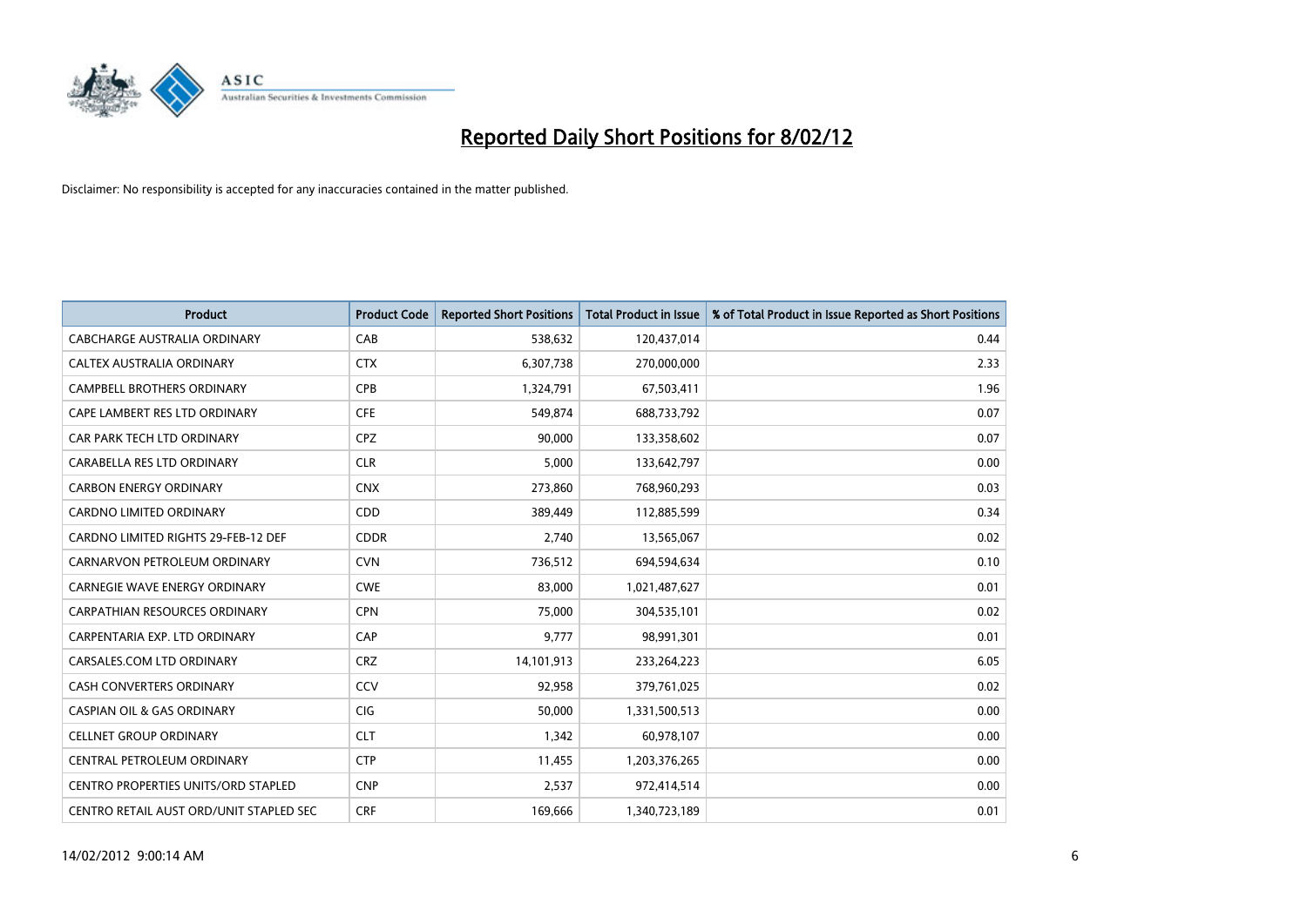

| <b>Product</b>                                | <b>Product Code</b> | <b>Reported Short Positions</b> | <b>Total Product in Issue</b> | % of Total Product in Issue Reported as Short Positions |
|-----------------------------------------------|---------------------|---------------------------------|-------------------------------|---------------------------------------------------------|
| <b>CENTRO RETAIL GROUP STAPLED SECURITIES</b> | <b>CER</b>          | 452,940                         | 2,286,399,424                 | 0.02                                                    |
| CERAMIC FUEL CELLS ORDINARY                   | <b>CFU</b>          | 219,980                         | 1,366,298,863                 | 0.02                                                    |
| <b>CFS RETAIL PROPERTY UNITS</b>              | <b>CFX</b>          | 78,201,387                      | 2,839,591,911                 | 2.75                                                    |
| CGA MINING LIMITED ORDINARY                   | CGX                 | 8,455                           | 333,475,726                   | 0.00                                                    |
| <b>CHALICE GOLD MINES ORDINARY</b>            | <b>CHN</b>          | 200                             | 250,030,886                   | 0.00                                                    |
| CHALLENGER DIV.PRO. STAPLED UNITS             | <b>CDI</b>          | 98,017                          | 883,903,667                   | 0.00                                                    |
| <b>CHALLENGER INFRAST, STAPLED UNITS</b>      | <b>CIF</b>          | 7,768                           | 316,223,785                   | 0.00                                                    |
| <b>CHALLENGER LIMITED ORDINARY</b>            | <b>CGF</b>          | 6,921,303                       | 552,169,544                   | 1.24                                                    |
| CHANDLER MACLEOD LTD ORDINARY                 | <b>CMG</b>          | 11,970                          | 466,466,720                   | 0.00                                                    |
| CHARTER HALL GROUP STAPLED US PROHIBIT.       | <b>CHC</b>          | 150,016                         | 308,092,325                   | 0.05                                                    |
| <b>CHARTER HALL OFFICE UNIT</b>               | CQO                 | 6,353,447                       | 493,319,730                   | 1.27                                                    |
| <b>CHARTER HALL RETAIL UNITS</b>              | <b>CQR</b>          | 1,172,919                       | 299,628,571                   | 0.39                                                    |
| <b>CHORUS LIMITED ORDINARY</b>                | <b>CNU</b>          | 1,342,032                       | 385,082,123                   | 0.35                                                    |
| CITIGOLD CORP LTD ORDINARY                    | <b>CTO</b>          | 1,682,665                       | 1,105,078,301                 | 0.15                                                    |
| CLINUVEL PHARMACEUT, ORDINARY                 | <b>CUV</b>          | 4,127                           | 30,856,956                    | 0.01                                                    |
| <b>CLOUGH LIMITED ORDINARY</b>                | <b>CLO</b>          | 121,544                         | 769,716,269                   | 0.02                                                    |
| COAL OF AFRICA LTD ORDINARY                   | <b>CZA</b>          | 244,565                         | 662,484,573                   | 0.03                                                    |
| COALSPUR MINES LTD ORDINARY                   | <b>CPL</b>          | 1,620,987                       | 605,659,899                   | 0.26                                                    |
| COCA-COLA AMATIL ORDINARY                     | <b>CCL</b>          | 10,611,861                      | 759,567,552                   | 1.37                                                    |
| COCHLEAR LIMITED ORDINARY                     | <b>COH</b>          | 4,991,111                       | 56,902,433                    | 8.74                                                    |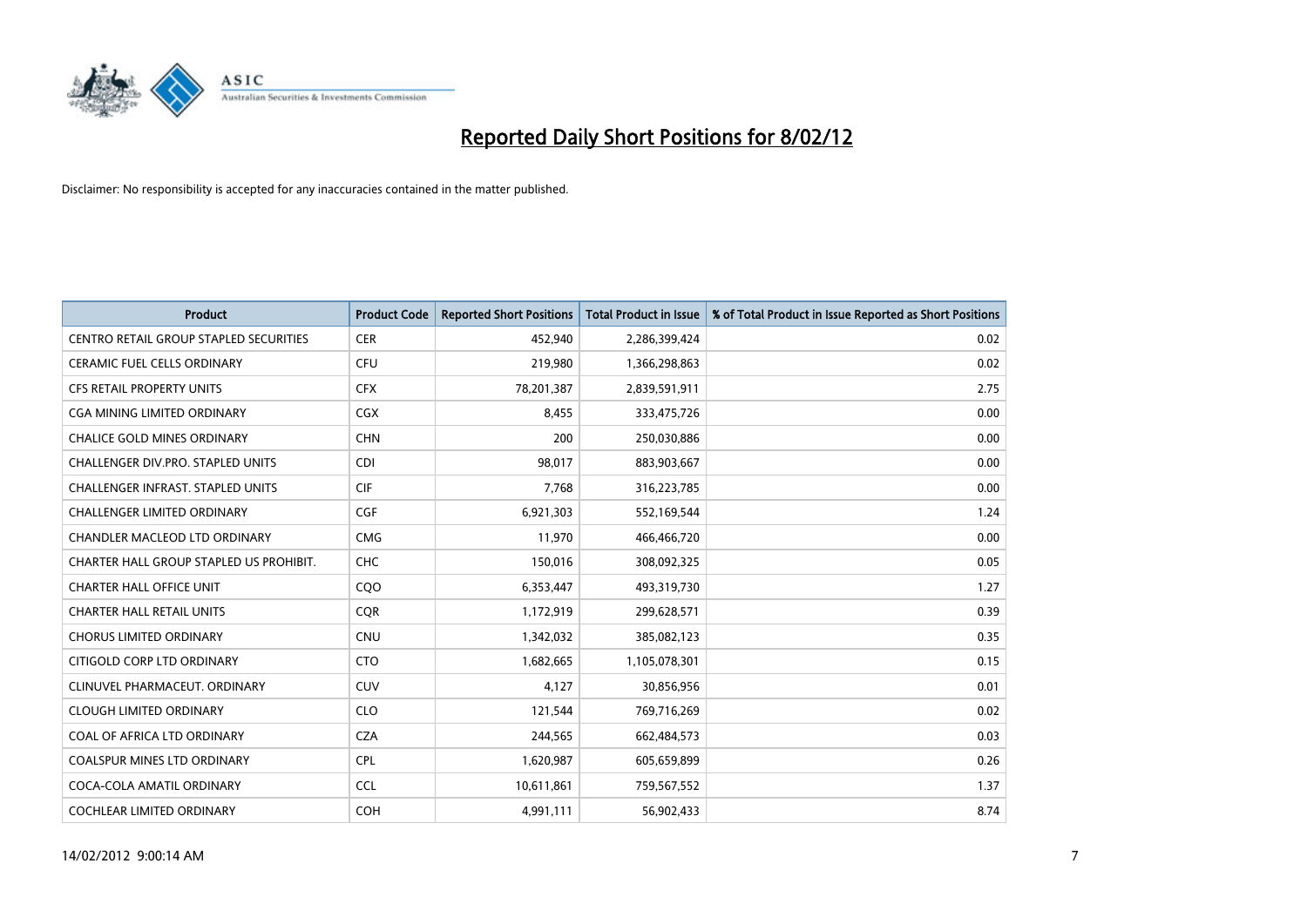

| <b>Product</b>                          | <b>Product Code</b> | <b>Reported Short Positions</b> | <b>Total Product in Issue</b> | % of Total Product in Issue Reported as Short Positions |
|-----------------------------------------|---------------------|---------------------------------|-------------------------------|---------------------------------------------------------|
| <b>COCKATOO COAL ORDINARY</b>           | <b>COK</b>          | 7,253,921                       | 1,016,196,908                 | 0.71                                                    |
| <b>COKAL LTD ORDINARY</b>               | <b>CKA</b>          | 392,815                         | 384,227,102                   | 0.10                                                    |
| <b>COLLINS FOODS LTD ORDINARY</b>       | <b>CKF</b>          | 326                             | 93,000,003                    | 0.00                                                    |
| COMMONWEALTH BANK, ORDINARY             | <b>CBA</b>          | 33,740,562                      | 1,581,280,593                 | 2.09                                                    |
| <b>COMMONWEALTH PROP ORDINARY UNITS</b> | <b>CPA</b>          | 25,546,405                      | 2,389,601,065                 | 1.07                                                    |
| <b>COMPASS RESOURCES ORDINARY</b>       | <b>CMR</b>          | 63,000                          | 1,403,744,100                 | 0.00                                                    |
| <b>COMPUTERSHARE LTD ORDINARY</b>       | <b>CPU</b>          | 6,234,551                       | 555,664,059                   | 1.11                                                    |
| CONSOLIDATED MEDIA, ORDINARY            | <b>CMJ</b>          | 1,101,837                       | 561,834,996                   | 0.18                                                    |
| CONTANGO MICROCAP ORDINARY              | <b>CTN</b>          | 7,500                           | 147,467,406                   | 0.01                                                    |
| CONTINENTAL COAL LTD ORDINARY           | <b>CCC</b>          | 108,594                         | 399,224,054                   | 0.02                                                    |
| COOPER ENERGY LTD ORDINARY              | <b>COE</b>          | 89,539                          | 292,791,528                   | 0.03                                                    |
| <b>COPPER STRIKE LTD ORDINARY</b>       | <b>CSE</b>          | 714                             | 129,455,571                   | 0.00                                                    |
| <b>CORDLIFE LIMITED ORDINARY</b>        | CBB                 | 1                               | 150,887,354                   | 0.00                                                    |
| <b>CREDIT CORP GROUP ORDINARY</b>       | <b>CCP</b>          | 4,756                           | 45,571,114                    | 0.01                                                    |
| <b>CROMWELL PROP STAPLED SECURITIES</b> | <b>CMW</b>          | 274,581                         | 1,113,061,036                 | 0.03                                                    |
| <b>CROWN LIMITED ORDINARY</b>           | <b>CWN</b>          | 3,490,706                       | 728,394,185                   | 0.48                                                    |
| <b>CSG LIMITED ORDINARY</b>             | <b>CSV</b>          | 771,490                         | 282,567,499                   | 0.28                                                    |
| <b>CSL LIMITED ORDINARY</b>             | <b>CSL</b>          | 5,458,644                       | 519,371,923                   | 1.02                                                    |
| <b>CSR LIMITED ORDINARY</b>             | <b>CSR</b>          | 23,589,793                      | 506,000,315                   | 4.66                                                    |
| <b>CUDECO LIMITED ORDINARY</b>          | CDU                 | 2.823.595                       | 160,018,572                   | 1.75                                                    |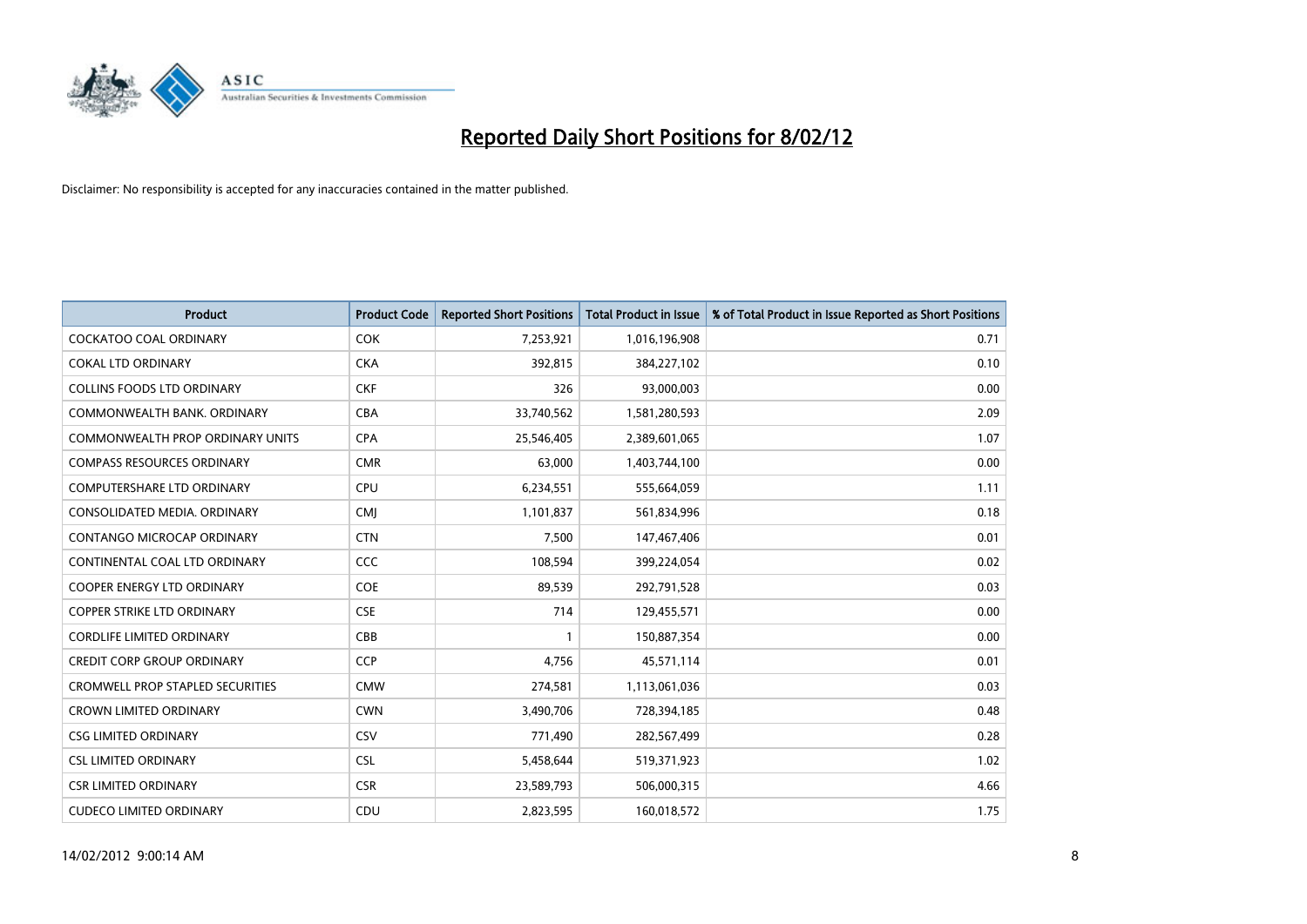

| <b>Product</b>                      | <b>Product Code</b> | <b>Reported Short Positions</b> | <b>Total Product in Issue</b> | % of Total Product in Issue Reported as Short Positions |
|-------------------------------------|---------------------|---------------------------------|-------------------------------|---------------------------------------------------------|
| <b>CUE ENERGY RESOURCE ORDINARY</b> | <b>CUE</b>          | 1,544,295                       | 695,153,053                   | 0.22                                                    |
| <b>CUSTOMERS LIMITED ORDINARY</b>   | <b>CUS</b>          | 16,429                          | 134,869,357                   | 0.01                                                    |
| DART ENERGY LTD ORDINARY            | <b>DTE</b>          | 6,304,972                       | 734,931,470                   | 0.86                                                    |
| DAVID JONES LIMITED ORDINARY        | <b>DIS</b>          | 57,841,123                      | 524,940,325                   | 10.99                                                   |
| DECMIL GROUP LIMITED ORDINARY       | <b>DCG</b>          | 124,856                         | 165,692,757                   | 0.07                                                    |
| DEEP YELLOW LIMITED ORDINARY        | <b>DYL</b>          | 45,721                          | 1,128,736,403                 | 0.00                                                    |
| DEVINE LIMITED ORDINARY             | <b>DVN</b>          | 1,011                           | 158,730,556                   | 0.00                                                    |
| DEXUS PROPERTY GROUP STAPLED UNITS  | <b>DXS</b>          | 26,189,901                      | 4,839,024,176                 | 0.52                                                    |
| DISCOVERY METALS LTD ORDINARY       | <b>DML</b>          | 8,253,290                       | 442,128,231                   | 1.88                                                    |
| DOMINO PIZZA ENTERPR ORDINARY       | <b>DMP</b>          | 36,623                          | 69,174,674                    | 0.05                                                    |
| DOWNER EDI LIMITED ORDINARY         | <b>DOW</b>          | 6,086,578                       | 429,100,296                   | 1.41                                                    |
| DRILLSEARCH ENERGY ORDINARY         | <b>DLS</b>          | 176,439                         | 305,176,742                   | 0.06                                                    |
| DUET GROUP STAPLED US PROHIBIT.     | <b>DUE</b>          | 13,074,587                      | 1,091,628,341                 | 1.19                                                    |
| DULUXGROUP LIMITED ORDINARY         | <b>DLX</b>          | 8,980,198                       | 367,456,259                   | 2.42                                                    |
| ECHO ENTERTAINMENT ORDINARY         | EGP                 | 5,918,420                       | 688,019,737                   | 0.85                                                    |
| ELDERS LIMITED ORDINARY             | <b>ELD</b>          | 13,924,060                      | 448,598,480                   | 3.11                                                    |
| ELDORADO GOLD CORP CDI 1:1          | EAU                 | 40,640                          | 9,209,510                     | 0.43                                                    |
| ELEMENTAL MINERALS ORDINARY         | <b>ELM</b>          | 264,562                         | 229,037,236                   | 0.11                                                    |
| ELEMENTOS LIMITED ORDINARY          | <b>ELT</b>          | 16                              | 82,383,526                    | 0.00                                                    |
| ELIXIR PETROLEUM LTD ORDINARY       | <b>EXR</b>          | 324,400                         | 217,288,472                   | 0.15                                                    |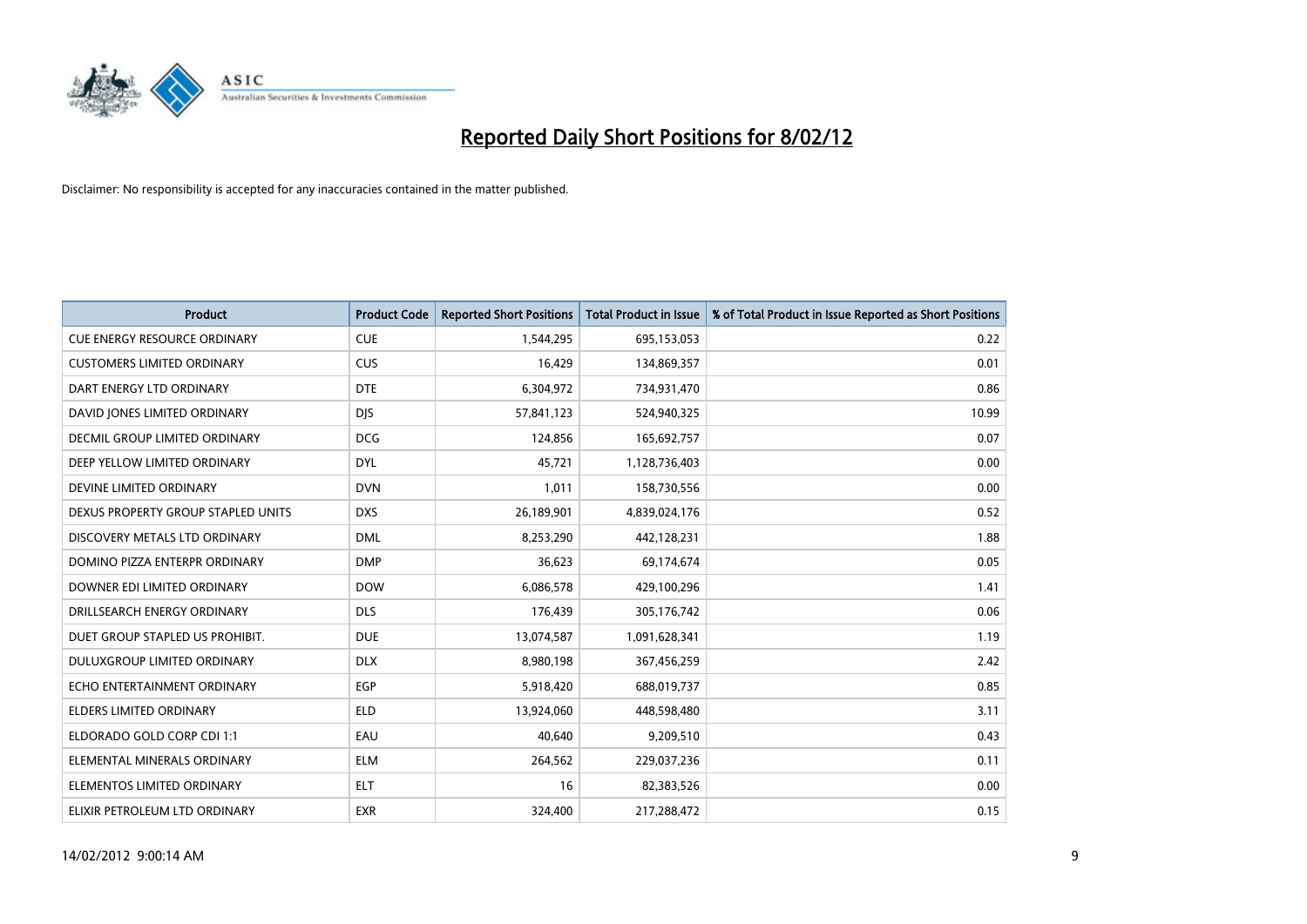

| <b>Product</b>                        | <b>Product Code</b> | <b>Reported Short Positions</b> | <b>Total Product in Issue</b> | % of Total Product in Issue Reported as Short Positions |
|---------------------------------------|---------------------|---------------------------------|-------------------------------|---------------------------------------------------------|
| <b>EMECO HOLDINGS ORDINARY</b>        | <b>EHL</b>          | 1,280,939                       | 631,237,586                   | 0.19                                                    |
| <b>ENDEAVOUR MIN CORP CDI 1:1</b>     | <b>EVR</b>          | 22,931                          | 123,748,715                   | 0.01                                                    |
| <b>ENERGY RESOURCES ORDINARY 'A'</b>  | <b>ERA</b>          | 5,590,002                       | 517,725,062                   | 1.06                                                    |
| ENERGY WORLD CORPOR. ORDINARY         | <b>EWC</b>          | 22,642,748                      | 1,734,166,672                 | 1.32                                                    |
| <b>ENTEK ENERGY LTD ORDINARY</b>      | ETE                 | 489,903                         | 510,657,387                   | 0.10                                                    |
| <b>ENTELLECT LIMITED ORDINARY</b>     | <b>ESN</b>          | 464,050                         | 985,337,932                   | 0.05                                                    |
| <b>ENVESTRA LIMITED ORDINARY</b>      | <b>ENV</b>          | 1,057,855                       | 1,547,890,032                 | 0.06                                                    |
| EVOLUTION MINING LTD ORDINARY         | <b>EVN</b>          | 371,735                         | 700,995,107                   | 0.05                                                    |
| <b>EXCO RESOURCES LTD ORDINARY</b>    | <b>EXS</b>          | 5,560                           | 356,044,187                   | 0.00                                                    |
| EXOMA ENERGY LIMITED ORDINARY         | <b>EXE</b>          | 281,678                         | 417,357,759                   | 0.07                                                    |
| EXTRACT RESOURCES ORDINARY            | <b>EXT</b>          | 3,923,796                       | 251,159,163                   | 1.55                                                    |
| FAIRFAX MEDIA LTD ORDINARY            | FXJ                 | 279,859,645                     | 2,351,955,725                 | 11.93                                                   |
| FANTASTIC HOLDINGS ORDINARY           | <b>FAN</b>          | 23,165                          | 102,739,538                   | 0.02                                                    |
| <b>FAR LTD ORDINARY</b>               | <b>FAR</b>          | 21,000,000                      | 2,150,080,157                 | 0.98                                                    |
| FISHER & PAYKEL APP. ORDINARY         | <b>FPA</b>          | 18,298                          | 724,235,162                   | 0.00                                                    |
| FISHER & PAYKEL H. ORDINARY           | <b>FPH</b>          | 49,999                          | 530,053,399                   | 0.01                                                    |
| FKP PROPERTY GROUP STAPLED SECURITIES | <b>FKP</b>          | 26,718,343                      | 1,197,968,723                 | 2.21                                                    |
| FLEETWOOD CORP ORDINARY               | <b>FWD</b>          | 226,795                         | 58,850,214                    | 0.39                                                    |
| FLETCHER BUILDING ORDINARY            | <b>FBU</b>          | 11,201,654                      | 680,739,504                   | 1.63                                                    |
| FLEXIGROUP LIMITED ORDINARY           | <b>FXL</b>          | 58,834                          | 279,268,329                   | 0.02                                                    |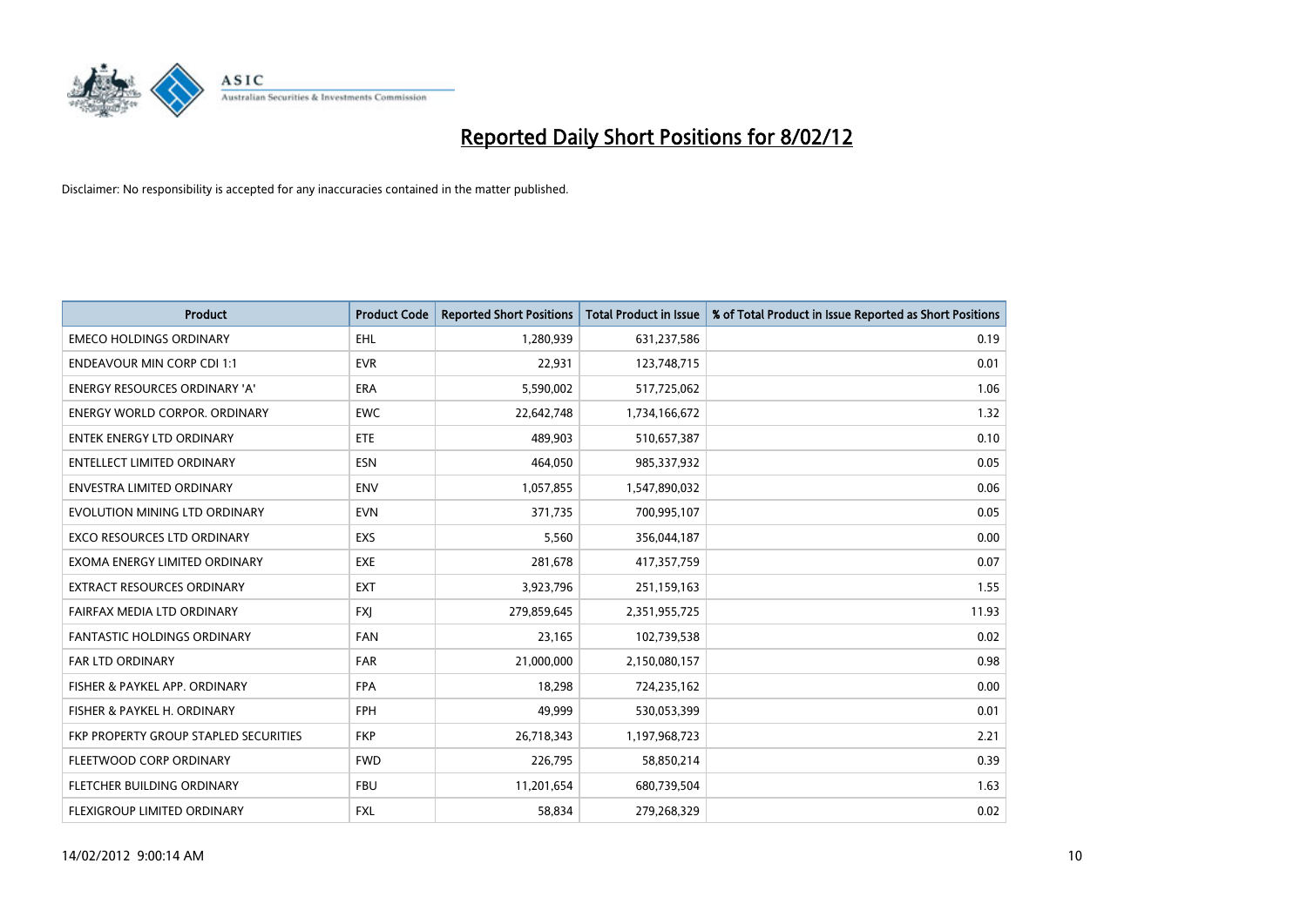

| <b>Product</b>                            | <b>Product Code</b> | <b>Reported Short Positions</b> | <b>Total Product in Issue</b> | % of Total Product in Issue Reported as Short Positions |
|-------------------------------------------|---------------------|---------------------------------|-------------------------------|---------------------------------------------------------|
| <b>FLIGHT CENTRE ORDINARY</b>             | <b>FLT</b>          | 9,416,412                       | 100,009,946                   | 9.40                                                    |
| FLINDERS MINES LTD ORDINARY               | <b>FMS</b>          | 33,322,749                      | 1,821,300,404                 | 1.83                                                    |
| <b>FOCUS MINERALS LTD ORDINARY</b>        | <b>FML</b>          | 505,624                         | 4,320,773,701                 | 0.00                                                    |
| FORGE GROUP LIMITED ORDINARY              | FGE                 | 131,035                         | 83,469,014                    | 0.16                                                    |
| FORTE ENERGY NL ORDINARY                  | FTE                 | 2,667,039                       | 695,589,311                   | 0.38                                                    |
| FORTESCUE METALS GRP ORDINARY             | <b>FMG</b>          | 53,755,414                      | 3,113,798,659                 | 1.72                                                    |
| <b>FUNTASTIC LIMITED ORDINARY</b>         | <b>FUN</b>          | 322,528                         | 347,956,819                   | 0.09                                                    |
| <b>G.U.D. HOLDINGS ORDINARY</b>           | GUD                 | 510,037                         | 70,107,387                    | 0.73                                                    |
| <b>GALAXY RESOURCES ORDINARY</b>          | <b>GXY</b>          | 2,793,192                       | 323,327,000                   | 0.85                                                    |
| <b>GEODYNAMICS LIMITED ORDINARY</b>       | GDY                 | 35,073                          | 406,452,608                   | 0.01                                                    |
| <b>GINDALBIE METALS LTD ORDINARY</b>      | GBG                 | 28,793,375                      | 1,247,487,454                 | 2.30                                                    |
| <b>GLOBAL MINING ORDINARY</b>             | GMI                 | 8,951                           | 181,898,994                   | 0.00                                                    |
| <b>GLOUCESTER COAL ORDINARY</b>           | GCL                 | 628.840                         | 202,905,967                   | 0.31                                                    |
| <b>GME RESOURCES LTD ORDINARY</b>         | <b>GME</b>          | 800                             | 322,635,902                   | 0.00                                                    |
| <b>GOLDEN RIM RESOURCES ORDINARY</b>      | <b>GMR</b>          | 326,000                         | 359,396,731                   | 0.09                                                    |
| <b>GOLDEN WEST RESOURCE ORDINARY</b>      | <b>GWR</b>          | 1,617                           | 192,142,447                   | 0.00                                                    |
| <b>GOODMAN FIELDER, ORDINARY</b>          | GFF                 | 87,369,312                      | 1,955,559,207                 | 4.46                                                    |
| <b>GOODMAN GROUP STAPLED US PROHIBIT.</b> | <b>GMG</b>          | 30,936,904                      | 7,699,816,741                 | 0.41                                                    |
| <b>GPT GROUP STAPLED SEC.</b>             | <b>GPT</b>          | 15,644,062                      | 1,809,449,764                 | 0.86                                                    |
| <b>GRAINCORP LIMITED A CLASS ORDINARY</b> | <b>GNC</b>          | 558,191                         | 198,318,900                   | 0.28                                                    |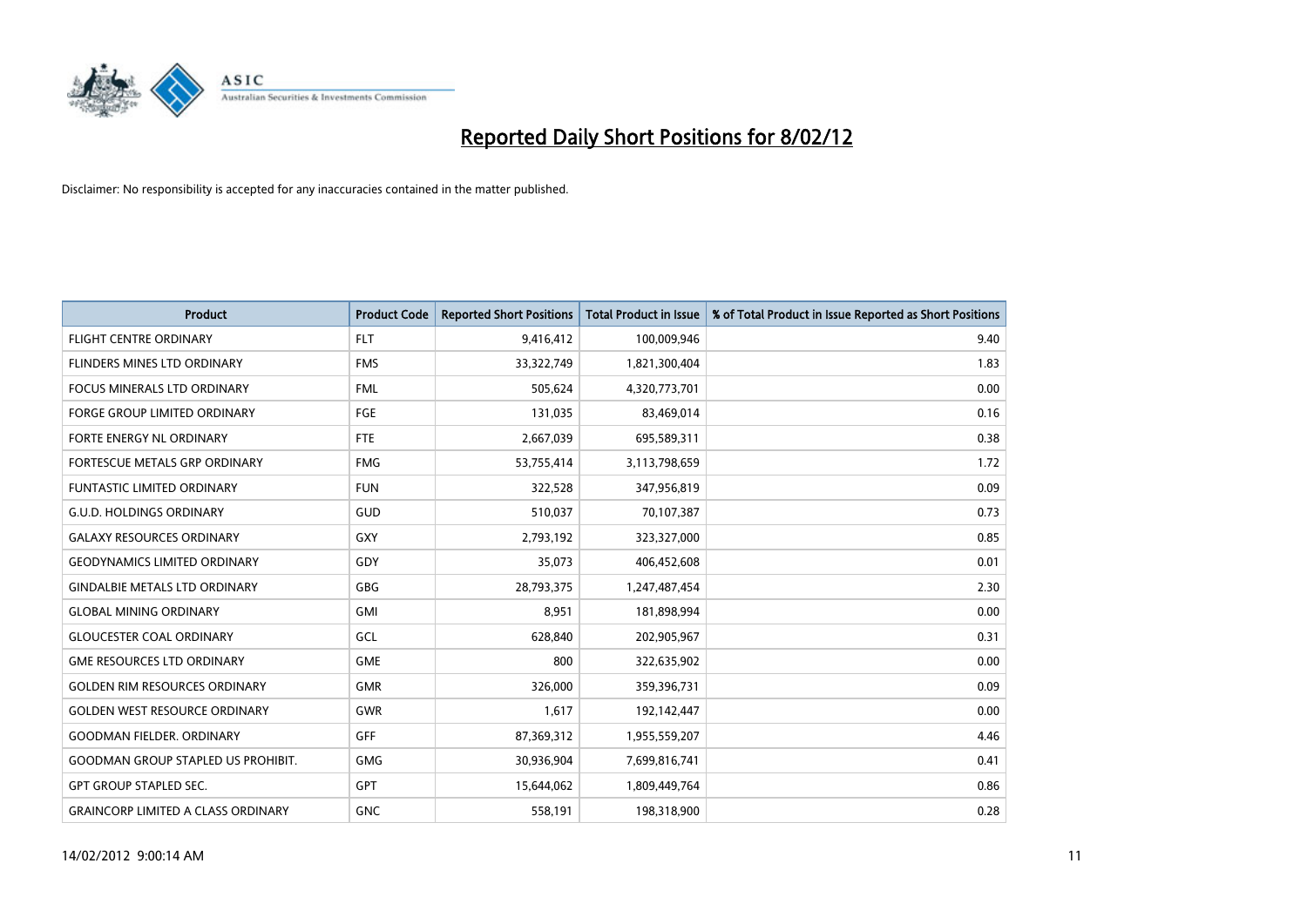

| <b>Product</b>                                   | <b>Product Code</b> | <b>Reported Short Positions</b> | <b>Total Product in Issue</b> | % of Total Product in Issue Reported as Short Positions |
|--------------------------------------------------|---------------------|---------------------------------|-------------------------------|---------------------------------------------------------|
| <b>GRANGE RESOURCES, ORDINARY</b>                | <b>GRR</b>          | 82,253                          | 1,154,359,727                 | 0.00                                                    |
| <b>GREENCAP LIMITED ORDINARY</b>                 | GCG                 |                                 | 262,515,385                   | 0.00                                                    |
| <b>GREENLAND MIN EN LTD ORDINARY</b>             | GGG                 | 3,285,539                       | 416,390,488                   | 0.77                                                    |
| <b>GROWTHPOINT PROPERTY ORD/UNIT STAPLED SEC</b> | GOZ                 | 100,000                         | 291,904,374                   | 0.03                                                    |
| <b>GRYPHON MINERALS LTD ORDINARY</b>             | GRY                 | 1,500,007                       | 348,164,983                   | 0.43                                                    |
| <b>GUILDFORD COAL LTD ORDINARY</b>               | <b>GUF</b>          | 1,453,203                       | 239,649,486                   | 0.60                                                    |
| <b>GUINNESS PEAT GROUP. CDI 1:1</b>              | <b>GPG</b>          | 48.054                          | 282,370,983                   | 0.02                                                    |
| <b>GUNNS LIMITED ORDINARY</b>                    | <b>GNS</b>          | 49,799,829                      | 848,401,559                   | 5.86                                                    |
| <b>GWA GROUP LTD ORDINARY</b>                    | <b>GWA</b>          | 11,869,424                      | 301,525,014                   | 3.93                                                    |
| <b>HARVEY NORMAN ORDINARY</b>                    | <b>HVN</b>          | 71,592,961                      | 1,062,316,784                 | 6.75                                                    |
| HASTIE GROUP LIMITED ORDINARY                    | <b>HST</b>          | 232,234                         | 137,353,504                   | 0.16                                                    |
| HASTINGS DIVERSIFIED STAPLED SECURITY            | <b>HDF</b>          | 2,998,790                       | 530,001,072                   | 0.56                                                    |
| HAVILAH RESOURCES NL ORDINARY                    | <b>HAV</b>          | 60,177                          | 101,311,223                   | 0.06                                                    |
| <b>HEARTWARE INT INC CDI 35:1</b>                | <b>HIN</b>          | 272,008                         | 43,772,855                    | 0.62                                                    |
| <b>HENDERSON GROUP CDI 1:1</b>                   | <b>HGG</b>          | 11,854,157                      | 662,714,927                   | 1.77                                                    |
| HFA HOLDINGS LIMITED ORDINARY                    | <b>HFA</b>          | 16,273                          | 117,332,831                   | 0.01                                                    |
| HIGHLANDS PACIFIC ORDINARY                       | HIG                 | 2,459,484                       | 686,082,148                   | 0.36                                                    |
| HILLGROVE RES LTD ORDINARY                       | <b>HGO</b>          | 7,149,760                       | 793,698,575                   | 0.90                                                    |
| HILLS HOLDINGS LTD ORDINARY                      | <b>HIL</b>          | 3,636,242                       | 246,349,244                   | 1.47                                                    |
| HORIZON OIL LIMITED ORDINARY                     | <b>HZN</b>          | 25,659,654                      | 1,130,811,515                 | 2.27                                                    |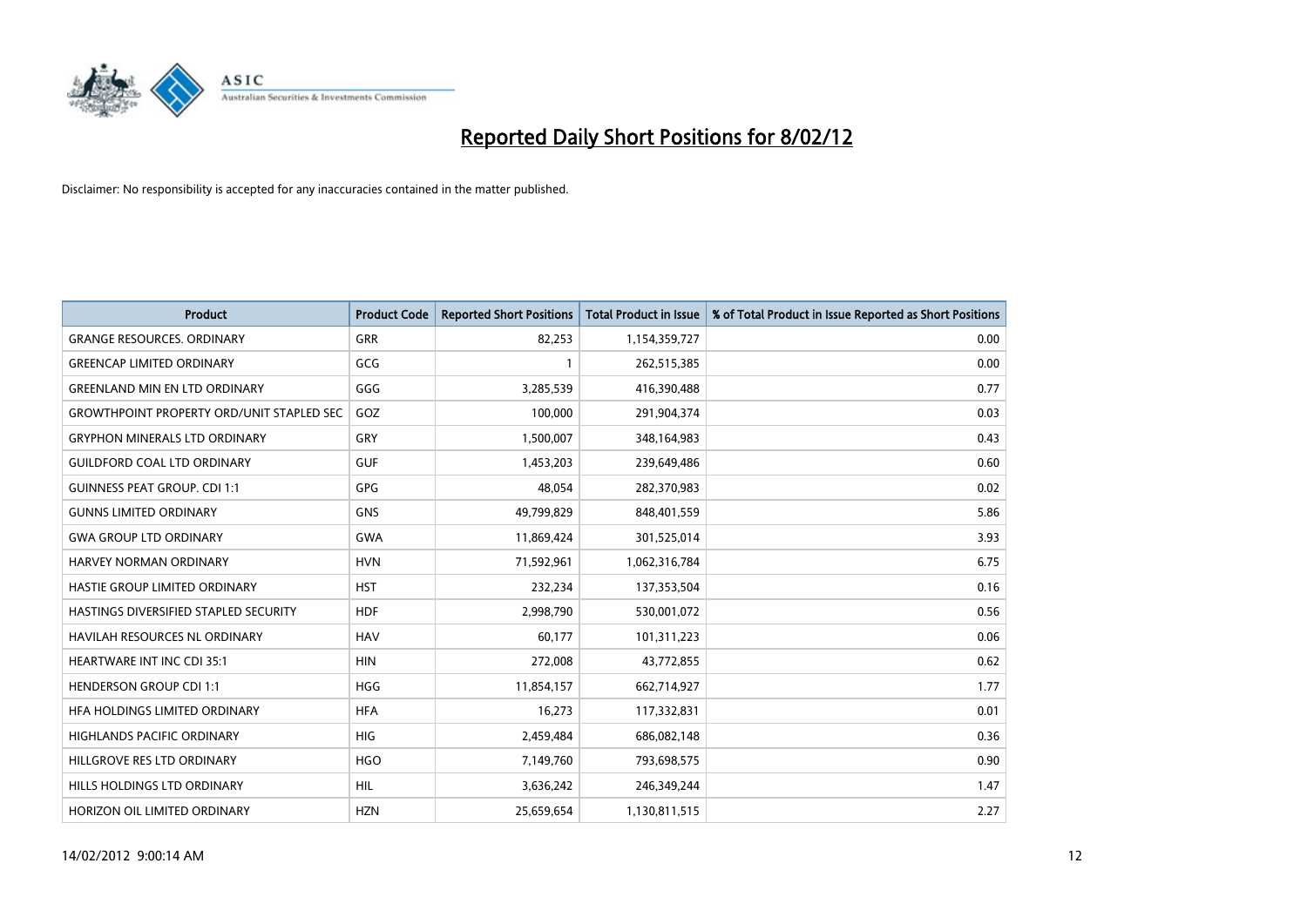

| <b>Product</b>                                | <b>Product Code</b> | <b>Reported Short Positions</b> | <b>Total Product in Issue</b> | % of Total Product in Issue Reported as Short Positions |
|-----------------------------------------------|---------------------|---------------------------------|-------------------------------|---------------------------------------------------------|
| <b>ICON ENERGY LIMITED ORDINARY</b>           | <b>ICN</b>          | 4,230                           | 469,301,394                   | 0.00                                                    |
| <b>IINET LIMITED ORDINARY</b>                 | <b>IIN</b>          | 130,450                         | 160,968,847                   | 0.08                                                    |
| <b>ILUKA RESOURCES ORDINARY</b>               | ILU                 | 19,771,472                      | 418,700,517                   | 4.70                                                    |
| <b>IMDEX LIMITED ORDINARY</b>                 | <b>IMD</b>          | 738,352                         | 205,055,435                   | 0.35                                                    |
| IMF (AUSTRALIA) LTD ORDINARY                  | <b>IMF</b>          | 329,821                         | 123,828,193                   | 0.26                                                    |
| <b>IMX RESOURCES LTD ORDINARY</b>             | <b>IXR</b>          | 20,000                          | 262,612,803                   | 0.01                                                    |
| <b>INCITEC PIVOT ORDINARY</b>                 | IPL                 | 6,332,719                       | 1,628,730,107                 | 0.37                                                    |
| INDEPENDENCE GROUP ORDINARY                   | <b>IGO</b>          | 6,518,156                       | 232,525,035                   | 2.80                                                    |
| <b>INDOPHIL RESOURCES ORDINARY</b>            | <b>IRN</b>          | 996,727                         | 1,062,104,527                 | 0.07                                                    |
| <b>INDUSTREA LIMITED ORDINARY</b>             | IDL.                | 1,064,874                       | 368,992,435                   | 0.28                                                    |
| INFIGEN ENERGY STAPLED SECURITIES             | <b>IFN</b>          | 4,933,883                       | 762,265,972                   | 0.66                                                    |
| ING RE COM GROUP STAPLED SECURITIES           | ILF.                | 3,583                           | 441,029,194                   | 0.00                                                    |
| <b>INSURANCE AUSTRALIA ORDINARY</b>           | <b>IAG</b>          | 6,797,405                       | 2,079,034,021                 | 0.30                                                    |
| INTEGRA MINING LTD, ORDINARY                  | IGR                 | 4,473,178                       | 846,293,881                   | 0.51                                                    |
| <b>INTREPID MINES ORDINARY</b>                | <b>IAU</b>          | 3,266,886                       | 523,827,541                   | 0.63                                                    |
| <b>INVESTA OFFICE FUND STAPLED SECURITIES</b> | <b>IOF</b>          | 5,886,809                       | 2,657,463,999                 | 0.22                                                    |
| <b>INVOCARE LIMITED ORDINARY</b>              | <b>IVC</b>          | 1,996,209                       | 110,030,298                   | 1.81                                                    |
| ION LIMITED ORDINARY                          | <b>ION</b>          | 164,453                         | 256,365,105                   | 0.06                                                    |
| <b>IOOF HOLDINGS LTD ORDINARY</b>             | IFL                 | 733,544                         | 229,794,395                   | 0.31                                                    |
| IRESS MARKET TECH. ORDINARY                   | <b>IRE</b>          | 1,547,237                       | 127,036,010                   | 1.21                                                    |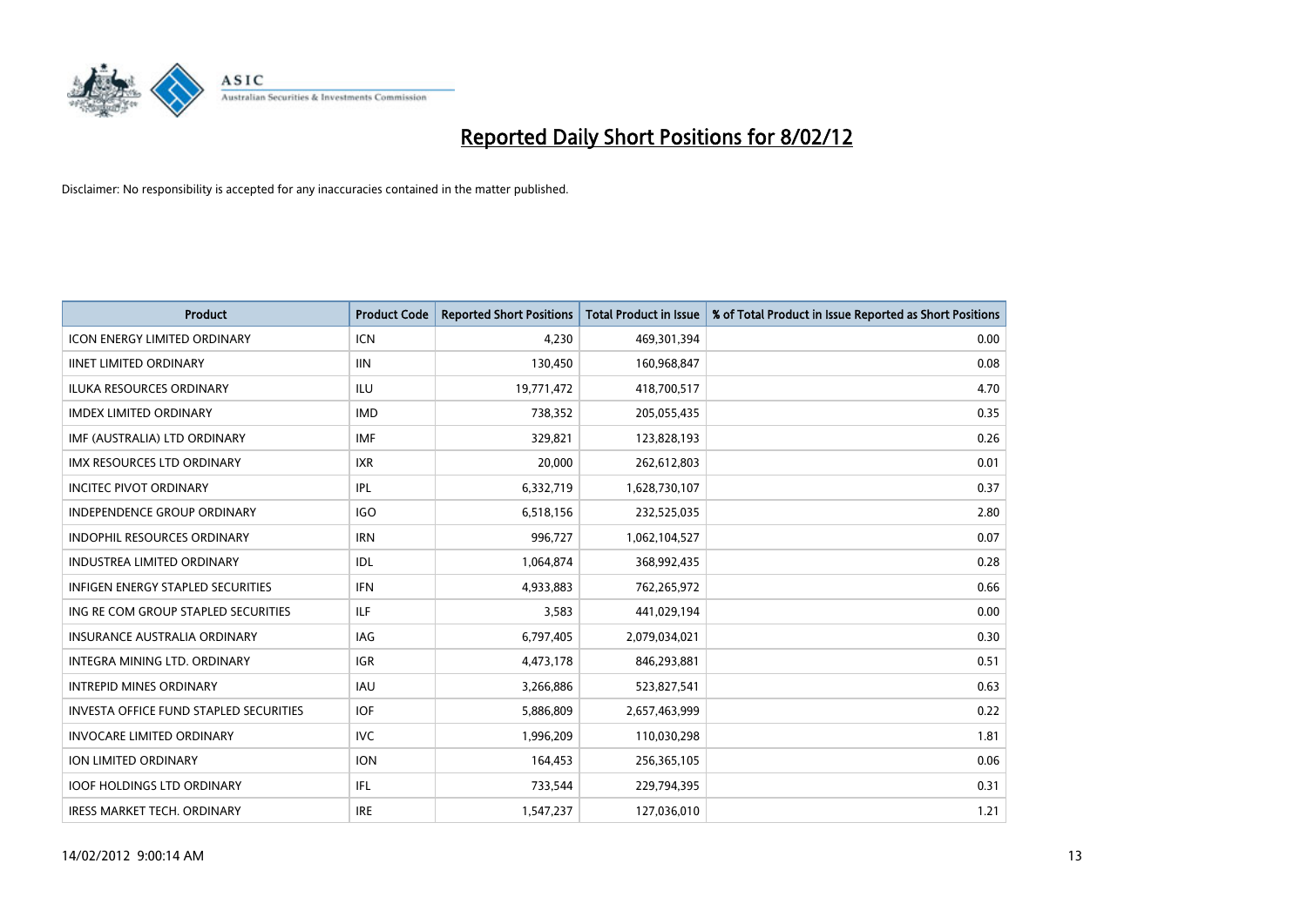

| <b>Product</b>                            | <b>Product Code</b> | <b>Reported Short Positions</b> | <b>Total Product in Issue</b> | % of Total Product in Issue Reported as Short Positions |
|-------------------------------------------|---------------------|---------------------------------|-------------------------------|---------------------------------------------------------|
| <b>IRON ORE HOLDINGS ORDINARY</b>         | <b>IOH</b>          | 14,525                          | 166,087,005                   | 0.01                                                    |
| ISHARES GLOBAL 100 CDI 1:1                | <b>IOO</b>          | 1,260                           | 10,600,000                    | 0.01                                                    |
| ISHARES MSCI AUS 200 ISHARES MSCI AUS 200 | IOZ.                | 74,090                          | 4,052,373                     | 1.83                                                    |
| ISHARES S&P HIGH DIV ISHARES S&P HIGH DIV | <b>IHD</b>          | 95,113                          | 2,703,027                     | 3.52                                                    |
| ISHARES SMALL ORDS ISHARES SMALL ORDS     | <b>ISO</b>          | 567,102                         | 5,403,165                     | 10.50                                                   |
| <b>IVANHOE AUSTRALIA ORDINARY</b>         | <b>IVA</b>          | 2,045,379                       | 552,385,295                   | 0.35                                                    |
| JAMES HARDIE INDUST CHESS DEPOSITARY INT  | <b>JHX</b>          | 16,776,795                      | 435,746,077                   | 3.83                                                    |
| <b>JAMESON RESOURCES ORDINARY</b>         | JAL                 | 1,600,000                       | 142,001,227                   | 1.13                                                    |
| <b>JB HI-FI LIMITED ORDINARY</b>          | <b>IBH</b>          | 22,429,671                      | 98,833,643                    | 22.69                                                   |
| <b>JUPITER MINES ORDINARY</b>             | <b>IMS</b>          | 634                             | 1,806,834,044                 | 0.00                                                    |
| <b>KAGARA LTD ORDINARY</b>                | <b>KZL</b>          | 14,856,749                      | 798,953,117                   | 1.86                                                    |
| KANGAROO RES LTD ORDINARY                 | <b>KRL</b>          | 2,435                           | 3,434,430,012                 | 0.00                                                    |
| KAROON GAS AUSTRALIA ORDINARY             | <b>KAR</b>          | 2,453,135                       | 221,420,769                   | 1.09                                                    |
| KATHMANDU HOLD LTD ORDINARY               | <b>KMD</b>          | 1,328,637                       | 200,000,000                   | 0.66                                                    |
| <b>KBL MINING LIMITED ORDINARY</b>        | <b>KBL</b>          | 1,820                           | 178,264,362                   | 0.00                                                    |
| <b>KEYBRIDGE CAPITAL ORDINARY</b>         | <b>KBC</b>          | 6,000                           | 172,070,564                   | 0.00                                                    |
| KINGSGATE CONSOLID, ORDINARY              | <b>KCN</b>          | 3,826,655                       | 140,956,241                   | 2.72                                                    |
| KINGSROSE MINING LTD ORDINARY             | <b>KRM</b>          | 183,590                         | 272,971,657                   | 0.06                                                    |
| LEIGHTON HOLDINGS ORDINARY                | LEI                 | 6,717,920                       | 337,087,596                   | 1.95                                                    |
| LEND LEASE GROUP UNIT/ORD STAPLED         | <b>LLC</b>          | 2,268,516                       | 571,804,090                   | 0.39                                                    |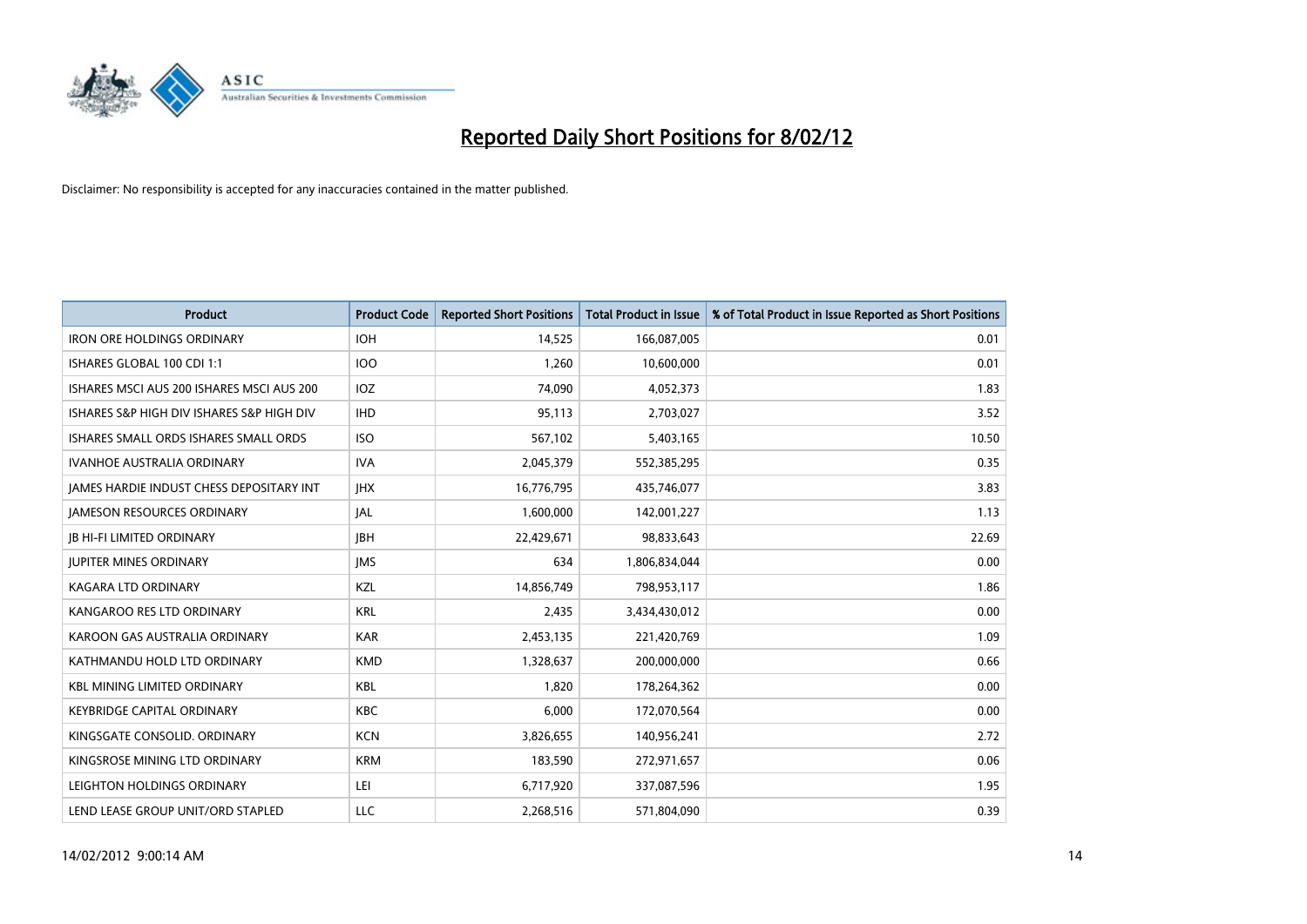

| <b>Product</b>                        | <b>Product Code</b> | <b>Reported Short Positions</b> | <b>Total Product in Issue</b> | % of Total Product in Issue Reported as Short Positions |
|---------------------------------------|---------------------|---------------------------------|-------------------------------|---------------------------------------------------------|
| LINC ENERGY LTD ORDINARY              | <b>LNC</b>          | 16,053,034                      | 504,487,631                   | 3.18                                                    |
| LIQUEFIED NATURAL ORDINARY            | <b>LNG</b>          | 273,800                         | 267,699,015                   | 0.10                                                    |
| LUDOWICI LIMITED ORDINARY             | LDW                 | 9,200                           | 29,473,203                    | 0.03                                                    |
| LYNAS CORPORATION ORDINARY            | <b>LYC</b>          | 150,004,801                     | 1,713,846,913                 | 8.77                                                    |
| M2 TELECOMMUNICATION ORDINARY         | <b>MTU</b>          | 312,400                         | 124,493,385                   | 0.24                                                    |
| <b>MACA LIMITED ORDINARY</b>          | <b>MLD</b>          | 7,884                           | 150,000,000                   | 0.01                                                    |
| <b>MACMAHON HOLDINGS ORDINARY</b>     | MAH                 | 3,654,824                       | 738,631,705                   | 0.49                                                    |
| MACO ATLAS ROADS GRP ORDINARY STAPLED | <b>MQA</b>          | 12,939,315                      | 464,279,594                   | 2.78                                                    |
| MACQUARIE GROUP LTD ORDINARY          | <b>MOG</b>          | 7,504,807                       | 348,580,949                   | 2.15                                                    |
| MARENGO MINING ORDINARY               | <b>MGO</b>          | 39,850                          | 1,002,399,863                 | 0.00                                                    |
| <b>MATRIX C &amp; E LTD ORDINARY</b>  | <b>MCE</b>          | 626,798                         | 77,081,507                    | 0.81                                                    |
| MCMILLAN SHAKESPEARE ORDINARY         | <b>MMS</b>          | 10,083                          | 70,639,319                    | 0.01                                                    |
| MCPHERSON'S LTD ORDINARY              | <b>MCP</b>          | 16,008                          | 72,401,758                    | 0.02                                                    |
| MEDUSA MINING LTD ORDINARY            | <b>MML</b>          | 2,111,502                       | 188,903,911                   | 1.12                                                    |
| MELBOURNE IT LIMITED ORDINARY         | <b>MLB</b>          | 136,142                         | 81,352,178                    | 0.17                                                    |
| MEO AUSTRALIA LTD ORDINARY            | MEO                 | 10,667,463                      | 539,913,260                   | 1.99                                                    |
| MERMAID MARINE ORDINARY               | <b>MRM</b>          | 289,498                         | 217,833,136                   | 0.13                                                    |
| MESOBLAST LIMITED ORDINARY            | <b>MSB</b>          | 7,615,100                       | 282,288,361                   | 2.73                                                    |
| METALS X LIMITED ORDINARY             | <b>MLX</b>          | 765,340                         | 1,324,600,410                 | 0.07                                                    |
| METCASH LIMITED ORDINARY              | <b>MTS</b>          | 30,771,902                      | 771,345,864                   | 3.94                                                    |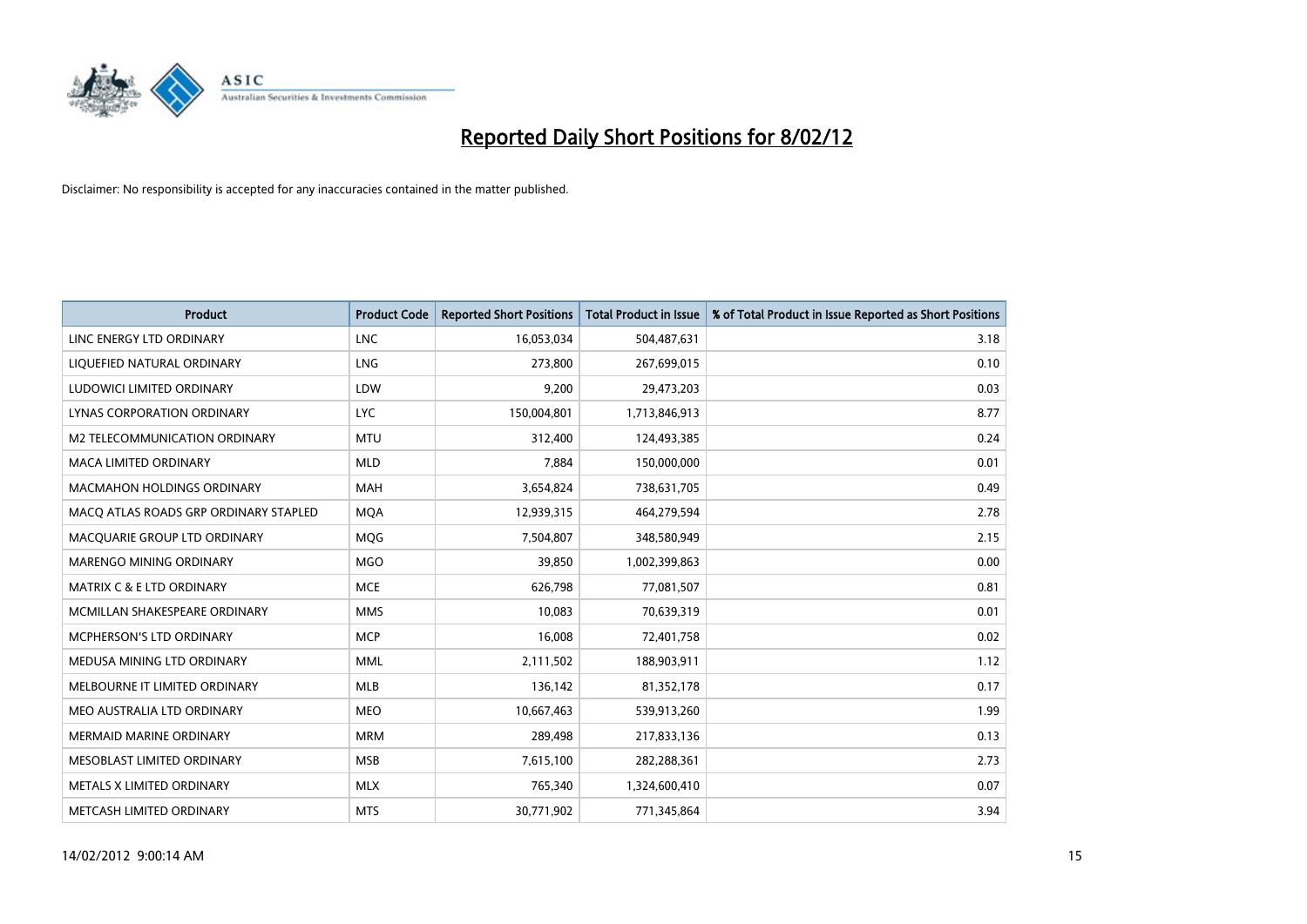

| <b>Product</b>                    | <b>Product Code</b> | <b>Reported Short Positions</b> | <b>Total Product in Issue</b> | % of Total Product in Issue Reported as Short Positions |
|-----------------------------------|---------------------|---------------------------------|-------------------------------|---------------------------------------------------------|
| METGASCO LIMITED ORDINARY         | <b>MEL</b>          | 333,298                         | 338,592,672                   | 0.10                                                    |
| METMINCO LIMITED ORDINARY         | <b>MNC</b>          | 2,391,140                       | 1,749,541,573                 | 0.13                                                    |
| MHM METALS LIMITED ORDINARY       | <b>MHM</b>          | 95,461                          | 103,968,993                   | 0.09                                                    |
| MICLYN EXP OFFSHR ORDINARY        | <b>MIO</b>          | 19,297                          | 278,515,705                   | 0.01                                                    |
| MINCOR RESOURCES NL ORDINARY      | <b>MCR</b>          | 1,053,258                       | 195,818,871                   | 0.54                                                    |
| MINERAL DEPOSITS ORDINARY         | <b>MDL</b>          | 144,693                         | 83,538,786                    | 0.18                                                    |
| MINERAL RESOURCES, ORDINARY       | <b>MIN</b>          | 679,685                         | 184,698,489                   | 0.36                                                    |
| MIRABELA NICKEL LTD ORDINARY      | <b>MBN</b>          | 10,343,388                      | 492,516,163                   | 2.13                                                    |
| MIRVAC GROUP STAPLED SECURITIES   | <b>MGR</b>          | 16,984,605                      | 3,416,996,915                 | 0.48                                                    |
| MOLOPO ENERGY LTD ORDINARY        | <b>MPO</b>          | 867,684                         | 245,579,810                   | 0.35                                                    |
| MOLY MINES LIMITED ORDINARY       | <b>MOL</b>          | 117,593                         | 384,893,989                   | 0.03                                                    |
| MONADELPHOUS GROUP ORDINARY       | <b>MND</b>          | 1,504,760                       | 88,674,327                    | 1.70                                                    |
| MORTGAGE CHOICE LTD ORDINARY      | MOC                 | 2,275,404                       | 119,948,255                   | 1.90                                                    |
| <b>MOUNT GIBSON IRON ORDINARY</b> | <b>MGX</b>          | 5,846,444                       | 1,082,570,693                 | 0.54                                                    |
| MOUNT MAGNET SOUTH ORDINARY       | <b>MUM</b>          | 1,069,355                       | 353,009,160                   | 0.30                                                    |
| MSF SUGAR LIMITED ORDINARY        | <b>MSF</b>          | 18,114                          | 69,248,422                    | 0.03                                                    |
| MULTIPLEX SITES SITES             | <b>MXUPA</b>        | 22                              | 4,500,000                     | 0.00                                                    |
| MURCHISON METALS LTD ORDINARY     | <b>MMX</b>          | 5,912,111                       | 444,447,777                   | 1.32                                                    |
| MYER HOLDINGS LTD ORDINARY        | <b>MYR</b>          | 70,527,805                      | 583,384,551                   | 12.06                                                   |
| MYSTATE LIMITED ORDINARY          | <b>MYS</b>          | 3,638                           | 86,963,862                    | 0.00                                                    |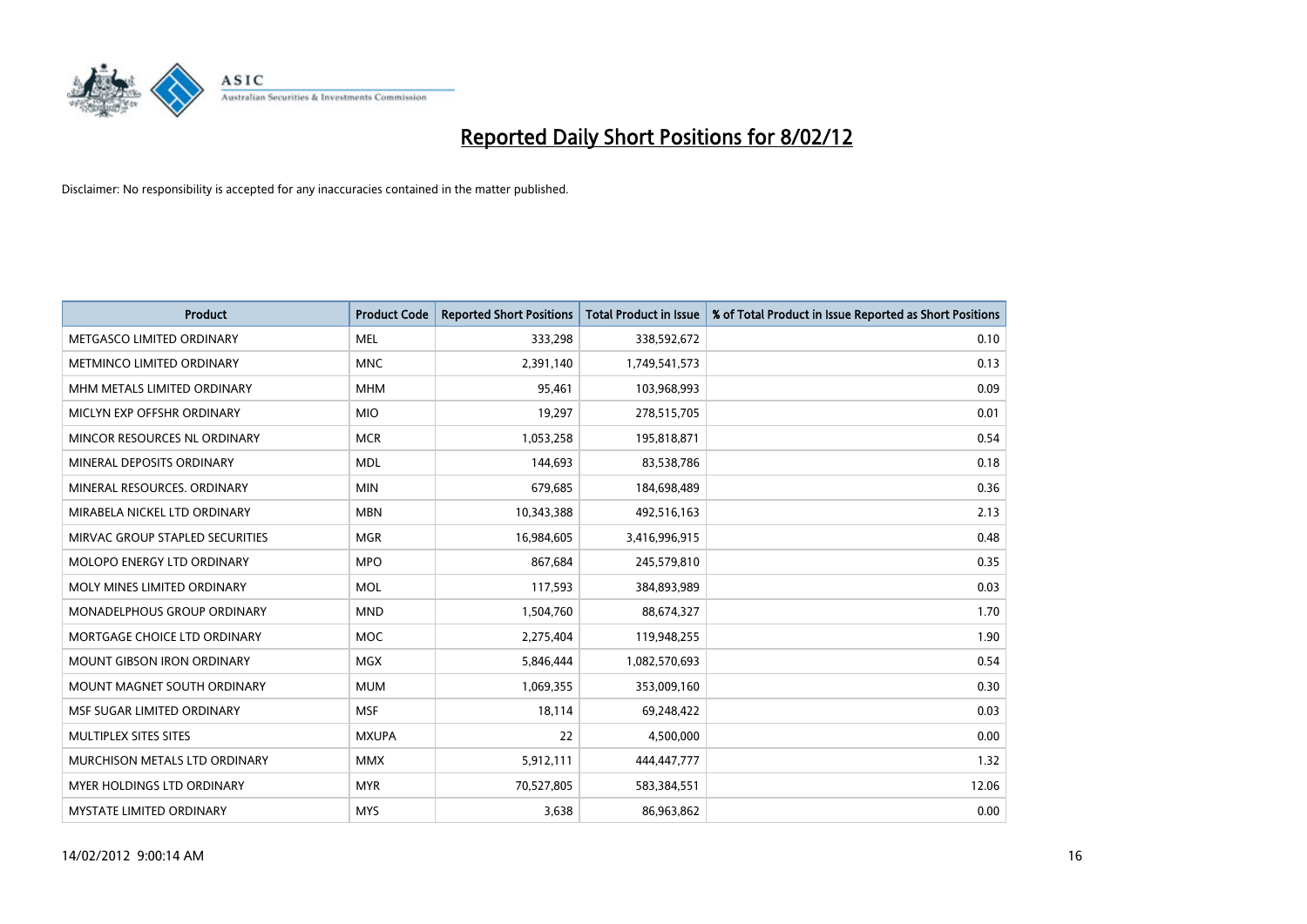

| <b>Product</b>                        | <b>Product Code</b> | <b>Reported Short Positions</b> | <b>Total Product in Issue</b> | % of Total Product in Issue Reported as Short Positions |
|---------------------------------------|---------------------|---------------------------------|-------------------------------|---------------------------------------------------------|
| NATIONAL AUST. BANK ORDINARY          | <b>NAB</b>          | 11,944,261                      | 2,238,777,689                 | 0.51                                                    |
| NATURAL FUEL LIMITED ORDINARY         | <b>NFL</b>          | 1                               | 1,121,912                     | 0.00                                                    |
| NAVIGATOR RESOURCES ORDINARY          | <b>NAV</b>          | 500                             | 2,222,216,576                 | 0.00                                                    |
| NAVITAS LIMITED ORDINARY              | <b>NVT</b>          | 5,975,349                       | 375,318,628                   | 1.57                                                    |
| NEPTUNE MARINE ORDINARY               | <b>NMS</b>          | 182,253                         | 1,748,545,632                 | 0.01                                                    |
| NEW HOPE CORPORATION ORDINARY         | <b>NHC</b>          | 1,695                           | 830,411,534                   | 0.00                                                    |
| NEWCREST MINING ORDINARY              | <b>NCM</b>          | 1,860,145                       | 764,960,000                   | 0.21                                                    |
| NEWS CORP A NON-VOTING CDI            | <b>NWSLV</b>        | 2,337,267                       | 1,677,115,390                 | 0.13                                                    |
| NEWS CORP B VOTING CDI                | <b>NWS</b>          | 3,308,772                       | 798,520,953                   | 0.39                                                    |
| NEXBIS LIMITED ORDINARY               | <b>NBS</b>          | 63,733                          | 798,356,704                   | 0.01                                                    |
| NEXUS ENERGY LIMITED ORDINARY         | <b>NXS</b>          | 5,605,973                       | 1,326,821,159                 | 0.41                                                    |
| NIB HOLDINGS LIMITED ORDINARY         | <b>NHF</b>          | 142,408                         | 466,502,955                   | 0.03                                                    |
| NIDO PETROLEUM ORDINARY               | <b>NDO</b>          | 105,293                         | 1,389,163,151                 | 0.01                                                    |
| NOBLE MINERAL RES ORDINARY            | <b>NMG</b>          | 1,674,755                       | 527,591,903                   | 0.32                                                    |
| NORTHERN IRON LTD ORDINARY            | <b>NFE</b>          | 790,824                         | 369,980,113                   | 0.20                                                    |
| NORTHERN STAR ORDINARY                | <b>NST</b>          | 7,088                           | 351,990,153                   | 0.00                                                    |
| NRW HOLDINGS LIMITED ORDINARY         | <b>NWH</b>          | 496,459                         | 278,888,011                   | 0.18                                                    |
| NUFARM LIMITED ORDINARY               | <b>NUF</b>          | 4,098,291                       | 262,018,057                   | 1.57                                                    |
| <b>OAKTON LIMITED ORDINARY</b>        | <b>OKN</b>          | 746,551                         | 93,800,235                    | 0.80                                                    |
| OCEANAGOLD CORP. CHESS DEPOSITARY INT | OGC                 | 826,183                         | 262,656,605                   | 0.31                                                    |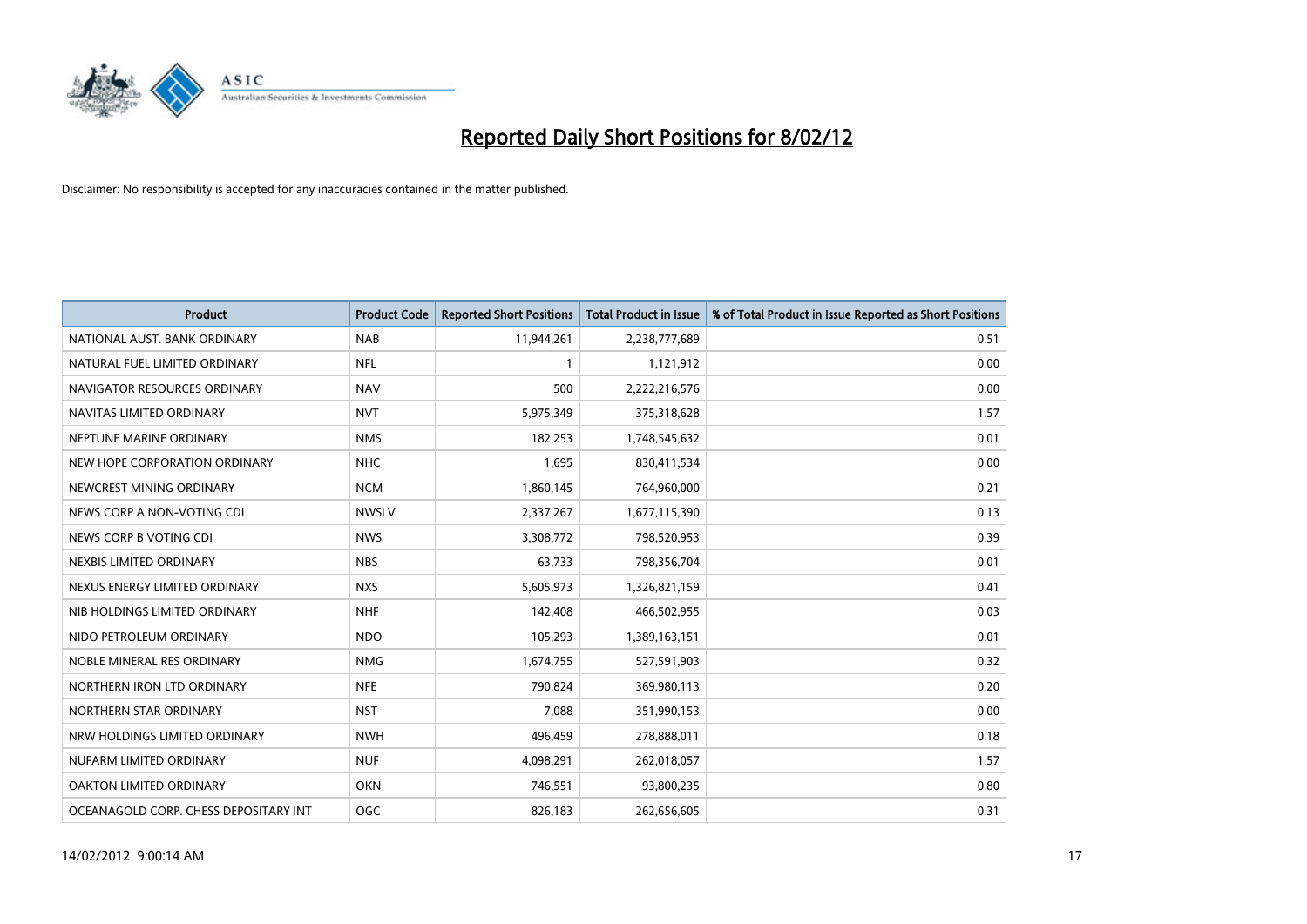

| <b>Product</b>                 | <b>Product Code</b> | <b>Reported Short Positions</b> | <b>Total Product in Issue</b> | % of Total Product in Issue Reported as Short Positions |
|--------------------------------|---------------------|---------------------------------|-------------------------------|---------------------------------------------------------|
| OCEANIA CAPITAL LTD ORDINARY   | <b>OCP</b>          | 2,500                           | 91,921,295                    | 0.00                                                    |
| OIL SEARCH LTD ORDINARY        | OSH                 | 7,251,019                       | 1,325,155,171                 | 0.52                                                    |
| OM HOLDINGS LIMITED ORDINARY   | OMH                 | 5,812,094                       | 504,105,150                   | 1.16                                                    |
| ONESTEEL LIMITED ORDINARY      | OST                 | 78,682,465                      | 1,342,393,583                 | 5.84                                                    |
| ORICA LIMITED ORDINARY         | ORI                 | 3,677,269                       | 365,007,037                   | 0.99                                                    |
| ORIGIN ENERGY ORDINARY         | <b>ORG</b>          | 3,634,132                       | 1,086,170,422                 | 0.33                                                    |
| OROCOBRE LIMITED ORDINARY      | <b>ORE</b>          | 79,677                          | 103,195,029                   | 0.08                                                    |
| OROTONGROUP LIMITED ORDINARY   | ORL                 | 83,313                          | 40,880,902                    | 0.20                                                    |
| OTTO ENERGY LIMITED ORDINARY   | OEL                 | 109,204                         | 1,138,290,071                 | 0.01                                                    |
| <b>OZ MINERALS ORDINARY</b>    | OZL                 | 8,470,666                       | 314,821,850                   | 2.67                                                    |
| <b>PACIFIC BRANDS ORDINARY</b> | <b>PBG</b>          | 6,694,365                       | 912,915,695                   | 0.73                                                    |
| PALADIN ENERGY LTD ORDINARY    | <b>PDN</b>          | 27,696,311                      | 835,486,044                   | 3.31                                                    |
| PANAUST LIMITED ORDINARY       | <b>PNA</b>          | 11,473,638                      | 596,599,292                   | 1.90                                                    |
| PANORAMIC RESOURCES ORDINARY   | PAN                 | 683,178                         | 207,050,710                   | 0.33                                                    |
| PAPERLINX LIMITED ORDINARY     | <b>PPX</b>          | 9,435,250                       | 609,280,761                   | 1.55                                                    |
| PAPILLON RES LTD ORDINARY      | PIR                 | 806,671                         | 215,730,032                   | 0.37                                                    |
| PATTIES FOODS LTD ORDINARY     | PFL                 | $\mathbf{1}$                    | 138,989,223                   | 0.00                                                    |
| PEET LIMITED ORDINARY          | <b>PPC</b>          | 67,315                          | 320,170,604                   | 0.02                                                    |
| PENINSULA ENERGY LTD ORDINARY  | <b>PEN</b>          | 4,071,005                       | 2,136,325,262                 | 0.19                                                    |
| PERILYA LIMITED ORDINARY       | PEM                 | 106,767                         | 769,316,426                   | 0.01                                                    |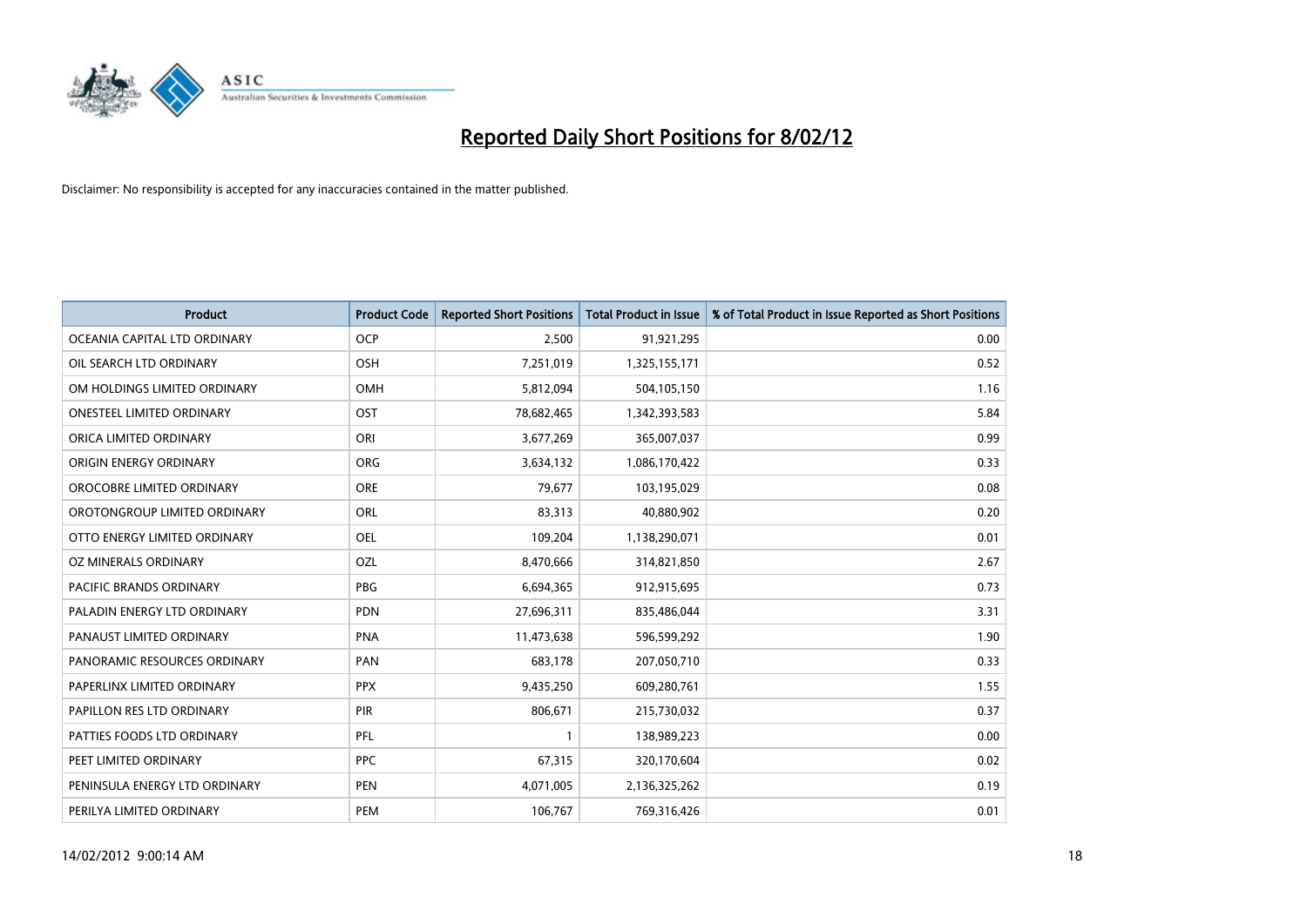

| <b>Product</b>                 | <b>Product Code</b> | <b>Reported Short Positions</b> | <b>Total Product in Issue</b> | % of Total Product in Issue Reported as Short Positions |
|--------------------------------|---------------------|---------------------------------|-------------------------------|---------------------------------------------------------|
| PERPETUAL LIMITED ORDINARY     | PPT                 | 2,446,608                       | 41,980,678                    | 5.82                                                    |
| PERSEUS MINING LTD ORDINARY    | <b>PRU</b>          | 3,308,565                       | 457,502,088                   | 0.69                                                    |
| PETSEC ENERGY ORDINARY         | <b>PSA</b>          | 223,332                         | 235,283,622                   | 0.09                                                    |
| PHARMAXIS LTD ORDINARY         | <b>PXS</b>          | 2,087,902                       | 305,890,989                   | 0.68                                                    |
| PHOTON GROUP LTD ORDINARY      | PGA                 | 250,510                         | 1,540,886,866                 | 0.02                                                    |
| PLATINUM ASSET ORDINARY        | <b>PTM</b>          | 7,925,729                       | 561,347,878                   | 1.39                                                    |
| PLATINUM AUSTRALIA ORDINARY    | <b>PLA</b>          | 1,821,188                       | 453,380,039                   | 0.41                                                    |
| PLATINUM CAPITAL LTD ORDINARY  | <b>PMC</b>          | $\mathbf{1}$                    | 165,756,878                   | 0.00                                                    |
| PMI GOLD CORP CDI 1:1          | <b>PVM</b>          | 75,727                          | 56,771,872                    | 0.14                                                    |
| <b>PMP LIMITED ORDINARY</b>    | <b>PMP</b>          | 29,265                          | 326,543,596                   | 0.01                                                    |
| PORT BOUVARD LIMITED ORDINARY  | PBD                 | 6,754                           | 593,868,295                   | 0.00                                                    |
| PREMIER INVESTMENTS ORDINARY   | <b>PMV</b>          | 584,000                         | 155,062,831                   | 0.36                                                    |
| PRIMA BIOMED LTD ORDINARY      | <b>PRR</b>          | 4,593,967                       | 1,064,563,388                 | 0.43                                                    |
| PRIMARY HEALTH CARE ORDINARY   | <b>PRY</b>          | 9,087,026                       | 500,336,679                   | 1.81                                                    |
| PRIME MEDIA GRP LTD ORDINARY   | <b>PRT</b>          | $\overline{2}$                  | 366,330,303                   | 0.00                                                    |
| PRIMEAG AUSTRALIA ORDINARY     | PAG                 | 59,395                          | 266,394,444                   | 0.03                                                    |
| PROGEN PHARMACEUTIC ORDINARY   | PGL                 | 151,596                         | 24,709,097                    | 0.61                                                    |
| PROGRAMMED ORDINARY            | <b>PRG</b>          | 533,083                         | 118,173,778                   | 0.43                                                    |
| PSIVIDA CORP CDI 1:1           | <b>PVA</b>          | 6,878                           | 8,961,741                     | 0.08                                                    |
| <b>QANTAS AIRWAYS ORDINARY</b> | QAN                 | 35,314,376                      | 2,265,123,620                 | 1.54                                                    |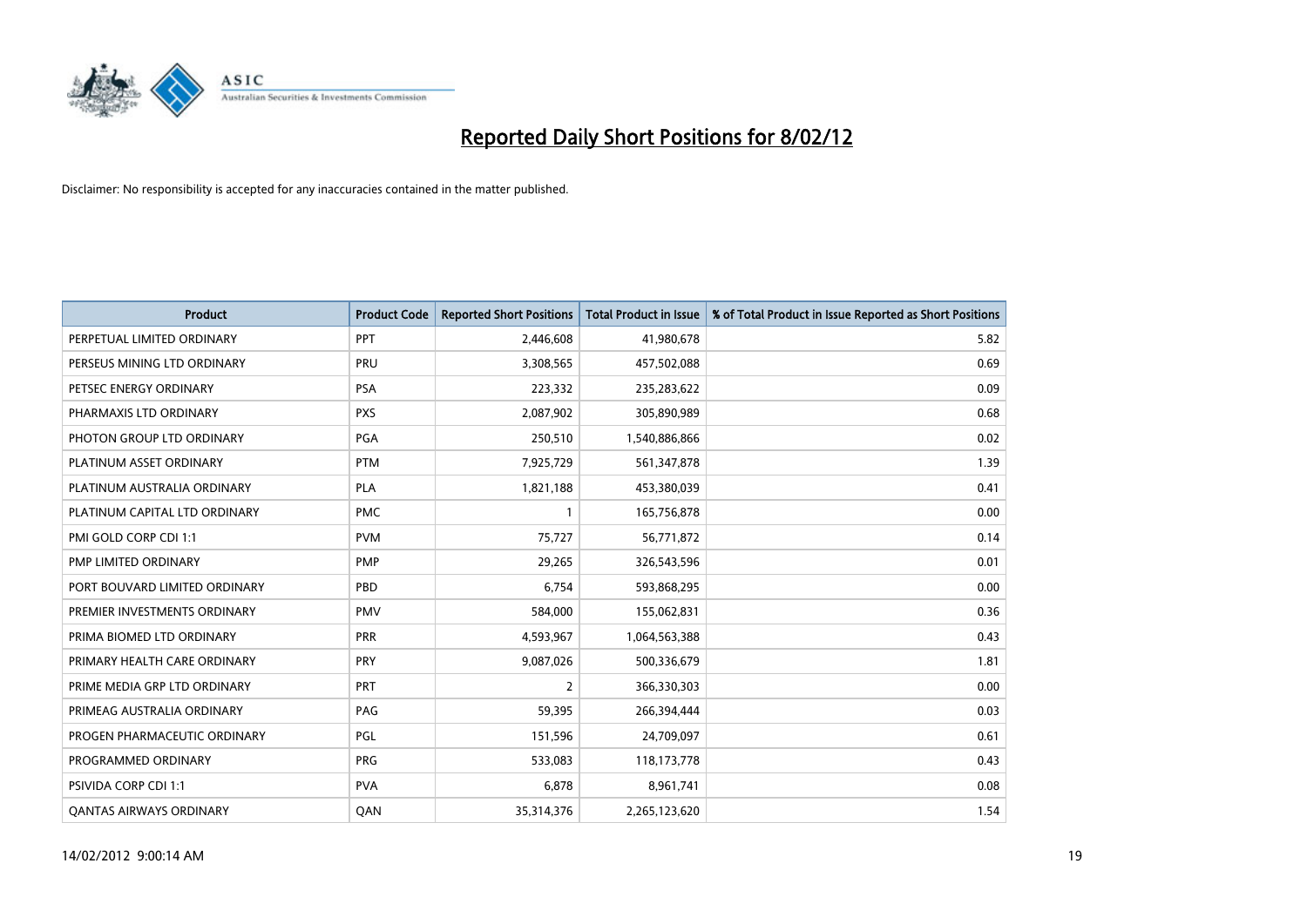

| <b>Product</b>                      | <b>Product Code</b> | <b>Reported Short Positions</b> | <b>Total Product in Issue</b> | % of Total Product in Issue Reported as Short Positions |
|-------------------------------------|---------------------|---------------------------------|-------------------------------|---------------------------------------------------------|
| OBE INSURANCE GROUP ORDINARY        | <b>OBE</b>          | 14,959,735                      | 1,115,545,692                 | 1.31                                                    |
| OR NATIONAL LIMITED ORDINARY        | QRN                 | 16,259,169                      | 2,440,000,000                 | 0.66                                                    |
| ORXPHARMA LTD ORDINARY              | <b>QRX</b>          | 610,916                         | 144,303,190                   | 0.42                                                    |
| <b>OUBE LOGISTICS HLDG ORDINARY</b> | <b>QUB</b>          | 4,082,939                       | 889,404,644                   | 0.45                                                    |
| RAMELIUS RESOURCES ORDINARY         | <b>RMS</b>          | 262,398                         | 335,775,519                   | 0.08                                                    |
| RAMSAY HEALTH CARE ORDINARY         | <b>RHC</b>          | 1,483,966                       | 202,081,252                   | 0.72                                                    |
| <b>RCR TOMLINSON ORDINARY</b>       | <b>RCR</b>          | 68,067                          | 133,525,516                   | 0.05                                                    |
| <b>REA GROUP ORDINARY</b>           | <b>REA</b>          | 383,594                         | 131,714,699                   | 0.28                                                    |
| <b>RECKON LIMITED ORDINARY</b>      | <b>RKN</b>          | 809,300                         | 132,839,672                   | 0.61                                                    |
| <b>RED 5 LIMITED ORDINARY</b>       | <b>RED</b>          | 26,939                          | 128,412,536                   | 0.02                                                    |
| RED EMPEROR RESOURCE ORDINARY       | <b>RMP</b>          | 50,000                          | 189,651,380                   | 0.03                                                    |
| <b>RED FORK ENERGY ORDINARY</b>     | <b>RFE</b>          | 76,596                          | 310,229,853                   | 0.02                                                    |
| REDBANK ENERGY LTD ORDINARY         | AEJ                 | 19                              | 786,287                       | 0.00                                                    |
| REED RESOURCES LTD ORDINARY         | <b>RDR</b>          | 268,204                         | 264,742,501                   | 0.10                                                    |
| <b>REGIS RESOURCES ORDINARY</b>     | <b>RRL</b>          | 639,047                         | 438,991,793                   | 0.14                                                    |
| RESMED INC CDI 10:1                 | <b>RMD</b>          | 7,851,450                       | 1,556,242,300                 | 0.51                                                    |
| <b>RESOLUTE MINING ORDINARY</b>     | <b>RSG</b>          | 2,053,606                       | 655,620,461                   | 0.31                                                    |
| <b>RESOURCE GENERATION ORDINARY</b> | <b>RES</b>          | 157,911                         | 262,895,652                   | 0.06                                                    |
| REVERSE CORP LIMITED ORDINARY       | <b>REF</b>          | 26,041                          | 92,382,175                    | 0.03                                                    |
| REX MINERALS LIMITED ORDINARY       | <b>RXM</b>          | 901,285                         | 153,635,519                   | 0.58                                                    |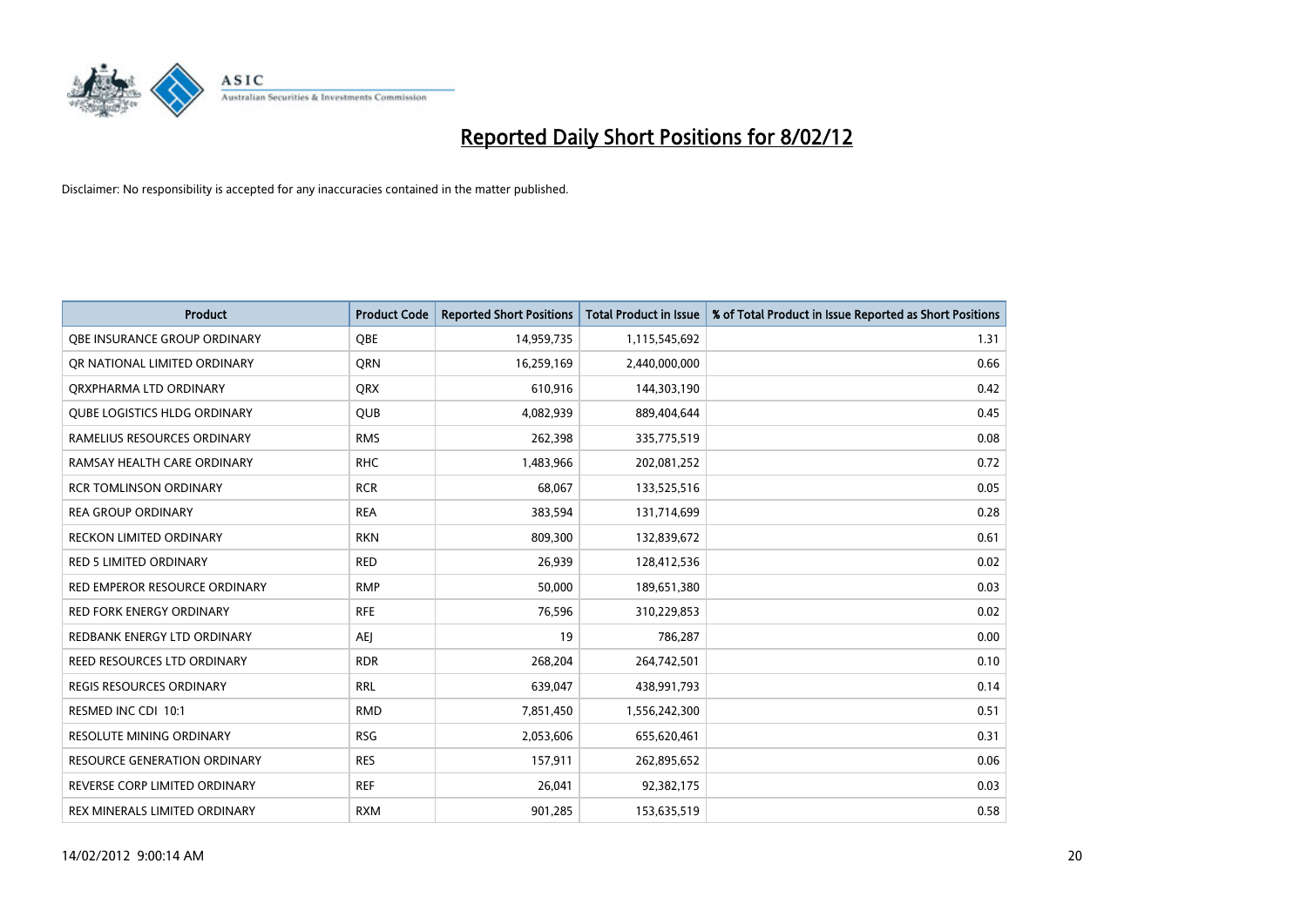

| <b>Product</b>                    | <b>Product Code</b> | <b>Reported Short Positions</b> | <b>Total Product in Issue</b> | % of Total Product in Issue Reported as Short Positions |
|-----------------------------------|---------------------|---------------------------------|-------------------------------|---------------------------------------------------------|
| <b>RHG LIMITED ORDINARY</b>       | <b>RHG</b>          | 31,776                          | 308,483,177                   | 0.01                                                    |
| <b>RIALTO ENERGY ORDINARY</b>     | <b>RIA</b>          | 22,557,584                      | 431,256,264                   | 5.24                                                    |
| RIO TINTO LIMITED ORDINARY        | <b>RIO</b>          | 23,345,601                      | 435,758,720                   | 5.37                                                    |
| <b>RIVERCITY MOTORWAY STAPLED</b> | <b>RCY</b>          | 132,000                         | 957,010,115                   | 0.01                                                    |
| ROC OIL COMPANY ORDINARY          | <b>ROC</b>          | 1,695,887                       | 682,506,352                   | 0.25                                                    |
| ROYAL WOLF HOLDINGS ORDINARY      | <b>RWH</b>          | 60,000                          | 100,387,052                   | 0.06                                                    |
| SAI GLOBAL LIMITED ORDINARY       | SAI                 | 1,771,440                       | 202,302,389                   | 0.88                                                    |
| SALMAT LIMITED ORDINARY           | <b>SLM</b>          | 491,396                         | 159,802,174                   | 0.30                                                    |
| SAMSON OIL & GAS LTD ORDINARY     | SSN                 | 1,854,836                       | 1,751,330,020                 | 0.10                                                    |
| SANDFIRE RESOURCES ORDINARY       | <b>SFR</b>          | 1,650,071                       | 151,012,635                   | 1.09                                                    |
| SANTOS LTD ORDINARY               | <b>STO</b>          | 13,638,890                      | 942,223,595                   | 1.43                                                    |
| SARACEN MINERAL ORDINARY          | SAR                 | 609,258                         | 593,993,240                   | 0.10                                                    |
| SEDGMAN LIMITED ORDINARY          | SDM                 | 218,983                         | 212,215,619                   | 0.10                                                    |
| SEEK LIMITED ORDINARY             | <b>SEK</b>          | 19,402,115                      | 337,101,307                   | 5.73                                                    |
| SELECT HARVESTS ORDINARY          | SHV                 | 23,167                          | 56,392,664                    | 0.04                                                    |
| SENETAS CORPORATION ORDINARY      | <b>SEN</b>          | 756,999                         | 463,105,195                   | 0.16                                                    |
| SENEX ENERGY LIMITED ORDINARY     | SXY                 | 449,510                         | 923,397,416                   | 0.05                                                    |
| SERVCORP LIMITED ORDINARY         | SRV                 | 26,183                          | 98,440,807                    | 0.03                                                    |
| SERVICE STREAM ORDINARY           | <b>SSM</b>          | 344,663                         | 283,418,867                   | 0.12                                                    |
| SEVEN GROUP HOLDINGS ORDINARY     | <b>SVW</b>          | 885,589                         | 306,410,281                   | 0.28                                                    |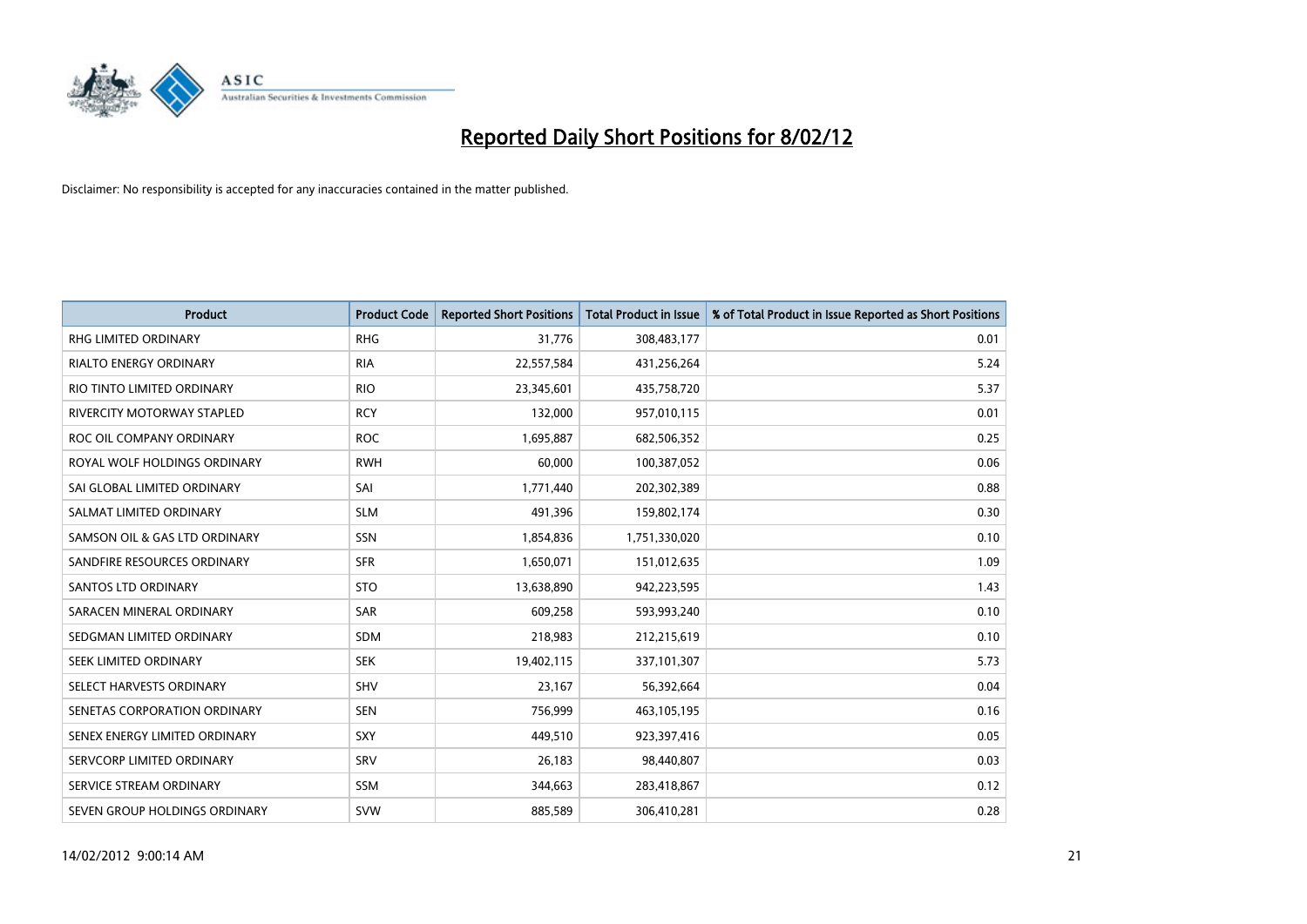

| <b>Product</b>                           | <b>Product Code</b> | <b>Reported Short Positions</b> | <b>Total Product in Issue</b> | % of Total Product in Issue Reported as Short Positions |
|------------------------------------------|---------------------|---------------------------------|-------------------------------|---------------------------------------------------------|
| SEVEN WEST MEDIA LTD ORDINARY            | <b>SWM</b>          | 5,129,276                       | 645,719,542                   | 0.78                                                    |
| SIGMA PHARMACEUTICAL ORDINARY            | <b>SIP</b>          | 13,302,770                      | 1,178,626,572                 | 1.12                                                    |
| SILEX SYSTEMS ORDINARY                   | <b>SLX</b>          | 505,692                         | 170,133,997                   | 0.29                                                    |
| SILVER LAKE RESOURCE ORDINARY            | <b>SLR</b>          | 298,296                         | 220,264,064                   | 0.14                                                    |
| SIMS METAL MGMT LTD ORDINARY             | <b>SGM</b>          | 5,226,566                       | 205,851,182                   | 2.52                                                    |
| SINGAPORE TELECOMM. CHESS DEPOSITARY INT | SGT                 | 7,400,584                       | 183,608,625                   | 4.03                                                    |
| SIRIUS RESOURCES NL ORDINARY             | <b>SIR</b>          | 82,500                          | 150,934,586                   | 0.05                                                    |
| SIRTEX MEDICAL ORDINARY                  | <b>SRX</b>          | 50                              | 55,768,136                    | 0.00                                                    |
| SKILLED GROUP LTD ORDINARY               | <b>SKE</b>          | 40,288                          | 233,487,276                   | 0.01                                                    |
| SMS MANAGEMENT, ORDINARY                 | <b>SMX</b>          | 493,518                         | 68,290,180                    | 0.72                                                    |
| SONIC HEALTHCARE ORDINARY                | SHL                 | 6,161,897                       | 389,969,875                   | 1.57                                                    |
| SOUL PATTINSON (W.H) ORDINARY            | SOL                 | 1,033                           | 239,395,320                   | 0.00                                                    |
| SOUTH BOULDER MINES ORDINARY             | <b>STB</b>          | 121,695                         | 114,254,184                   | 0.10                                                    |
| SP AUSNET STAPLED SECURITIES             | <b>SPN</b>          | 2,210,848                       | 2,896,219,682                 | 0.07                                                    |
| SPARK INFRASTRUCTURE STAPLED NOTE & UNIT | SKI                 | 18,398,360                      | 1,326,734,264                 | 1.37                                                    |
| SPDR 200 FUND ETF UNITS                  | <b>STW</b>          | 8                               | 51,538,531                    | 0.00                                                    |
| SPECIALTY FASHION ORDINARY               | SFH                 | 2,658,107                       | 192,086,121                   | 1.38                                                    |
| SPOTLESS GROUP LTD ORDINARY              | <b>SPT</b>          | 885,647                         | 265,454,407                   | 0.33                                                    |
| ST BARBARA LIMITED ORDINARY              | <b>SBM</b>          | 4,001,722                       | 325,615,389                   | 1.23                                                    |
| STANMORE COAL LTD ORDINARY               | <b>SMR</b>          | 391,941                         | 159,867,012                   | 0.24                                                    |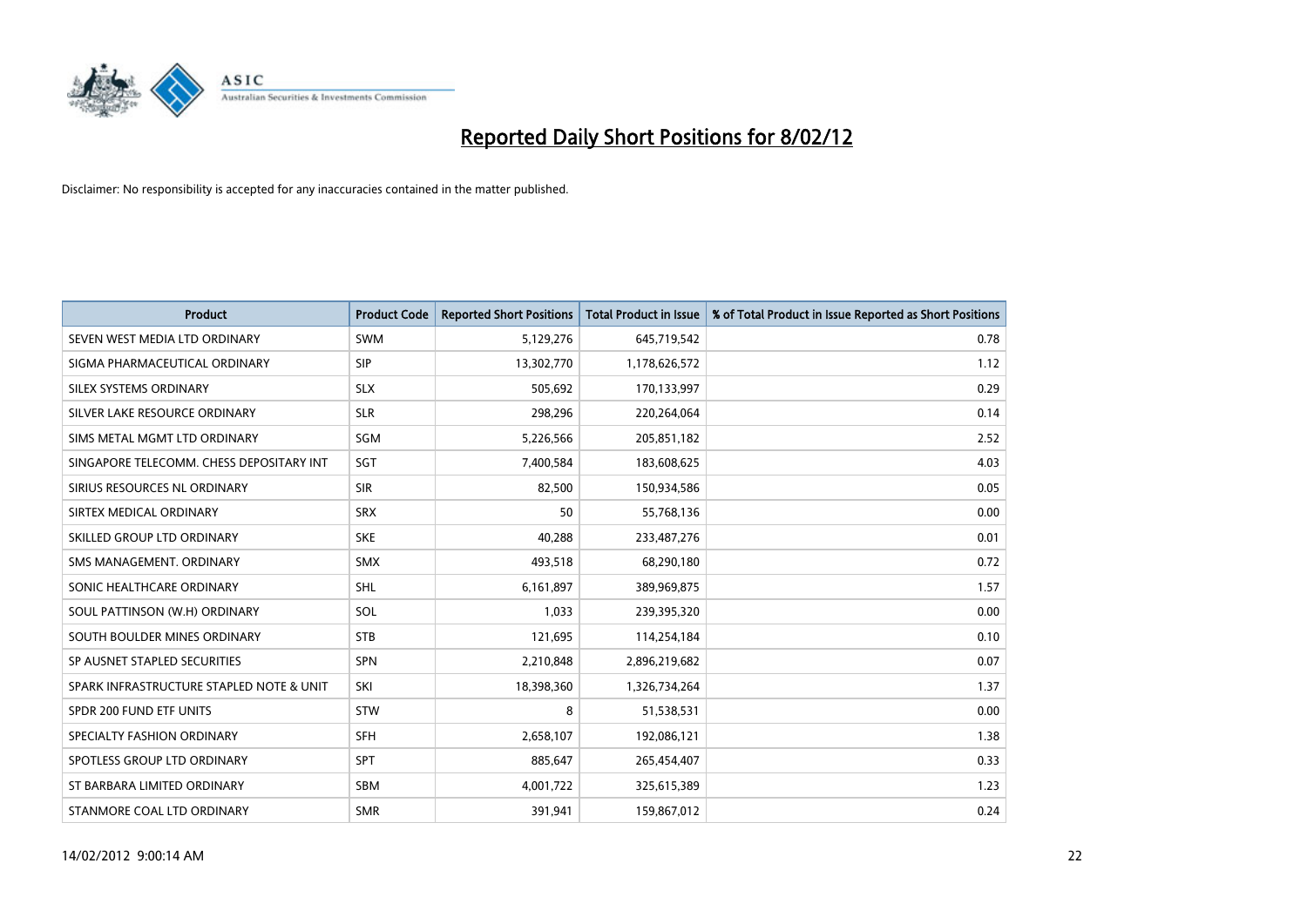

| <b>Product</b>                       | <b>Product Code</b> | <b>Reported Short Positions</b> | <b>Total Product in Issue</b> | % of Total Product in Issue Reported as Short Positions |
|--------------------------------------|---------------------|---------------------------------|-------------------------------|---------------------------------------------------------|
| STARPHARMA HOLDINGS ORDINARY         | SPL                 | 2,213,916                       | 280,732,451                   | 0.78                                                    |
| STH AMERICAN COR LTD ORDINARY        | SAY                 | 9,200                           | 257,785,604                   | 0.00                                                    |
| STHN CROSS MEDIA ORDINARY            | <b>SXL</b>          | 2,826,193                       | 705,766,444                   | 0.40                                                    |
| STOCKLAND UNITS/ORD STAPLED          | SGP                 | 27,772,843                      | 2,316,449,153                 | 1.19                                                    |
| STRAITS RES LTD. ORDINARY            | <b>SRO</b>          | 476,294                         | 324,796,141                   | 0.15                                                    |
| STW COMMUNICATIONS ORDINARY          | SGN                 | 269,896                         | 362,798,351                   | 0.07                                                    |
| SUNCORP GROUP LTD ORDINARY           | <b>SUN</b>          | 10,674,519                      | 1,286,600,980                 | 0.83                                                    |
| SUNDANCE RESOURCES ORDINARY          | SDL                 | 9,044,492                       | 2,932,332,505                 | 0.31                                                    |
| SUNLAND GROUP LTD ORDINARY           | <b>SDG</b>          | 26,203                          | 201,578,526                   | 0.01                                                    |
| SUPER RET REP LTD ORDINARY           | <b>SUL</b>          | 3,072,007                       | 194,754,593                   | 1.56                                                    |
| SWICK MINING ORDINARY                | <b>SWK</b>          | 1,548                           | 237,024,970                   | 0.00                                                    |
| SYD AIRPORT STAPLED US PROHIBIT.     | <b>SYD</b>          | 4,563,133                       | 1,861,210,782                 | 0.23                                                    |
| SYMEX HOLDINGS ORDINARY              | <b>SYM</b>          | 6,633                           | 191,593,493                   | 0.00                                                    |
| <b>TABCORP HOLDINGS LTD ORDINARY</b> | <b>TAH</b>          | 4,361,099                       | 712,805,880                   | 0.62                                                    |
| <b>TALENT2 INTERNATION ORDINARY</b>  | <b>TWO</b>          | 5,708                           | 147,403,701                   | 0.00                                                    |
| TANAMI GOLD NL ORDINARY              | <b>TAM</b>          | 191,581                         | 260,997,677                   | 0.07                                                    |
| TAP OIL LIMITED ORDINARY             | <b>TAP</b>          | 2,957,824                       | 240,995,311                   | 1.22                                                    |
| TASSAL GROUP LIMITED ORDINARY        | <b>TGR</b>          | 75,532                          | 146,304,404                   | 0.04                                                    |
| <b>TATTS GROUP LTD ORDINARY</b>      | <b>TTS</b>          | 9,251,073                       | 1,340,758,701                 | 0.70                                                    |
| TECHNOLOGY ONE ORDINARY              | <b>TNE</b>          | 101,754                         | 304,910,455                   | 0.03                                                    |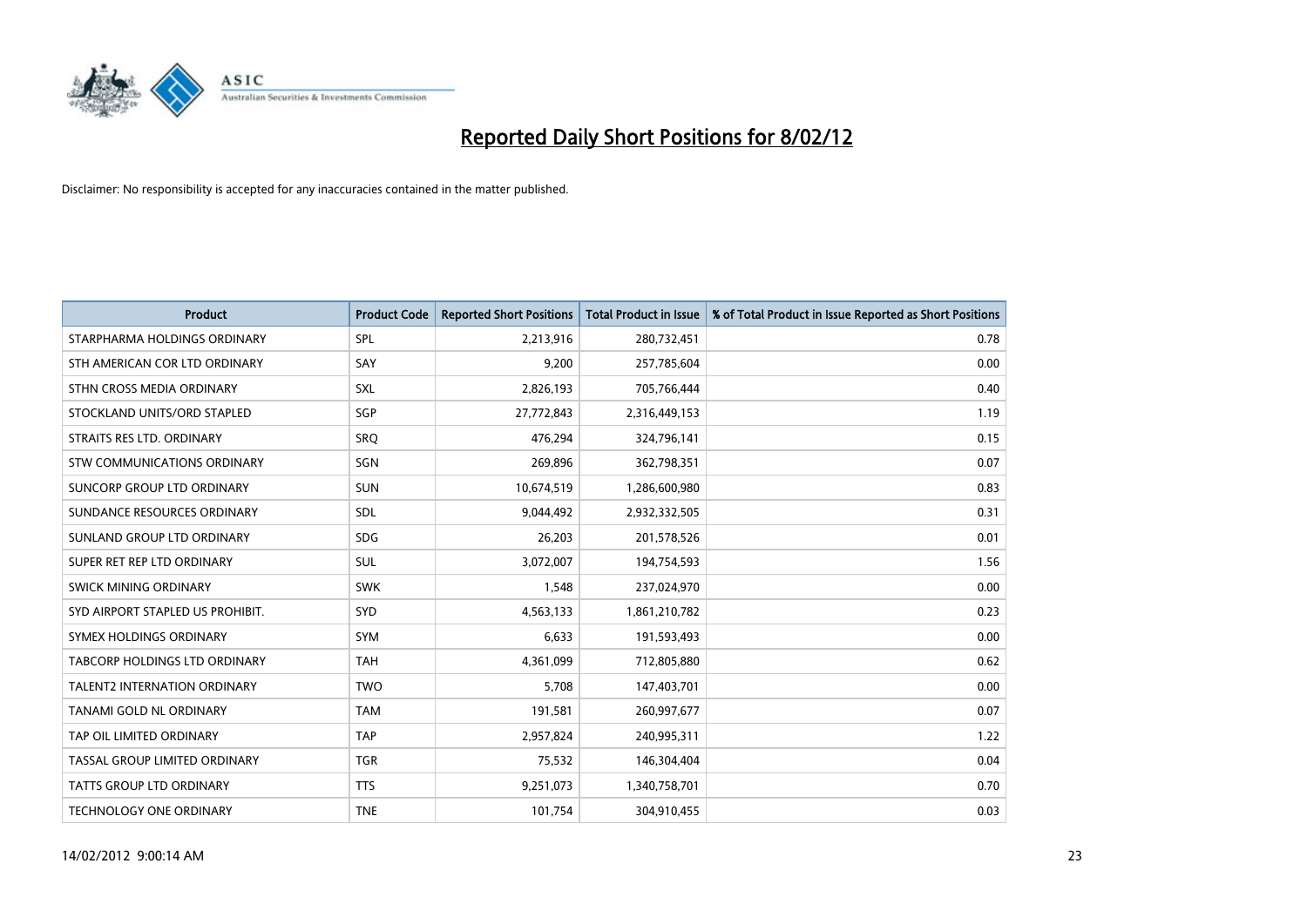

| <b>Product</b>                       | <b>Product Code</b> | <b>Reported Short Positions</b> | <b>Total Product in Issue</b> | % of Total Product in Issue Reported as Short Positions |
|--------------------------------------|---------------------|---------------------------------|-------------------------------|---------------------------------------------------------|
| <b>TELECOM CORPORATION ORDINARY</b>  | <b>TEL</b>          | 6,426,330                       | 1,925,417,729                 | 0.32                                                    |
| TELSTRA CORPORATION, ORDINARY        | <b>TLS</b>          | 83,021,902                      | 12,443,074,357                | 0.66                                                    |
| TEN NETWORK HOLDINGS ORDINARY        | <b>TEN</b>          | 51,839,631                      | 1,045,236,720                 | 4.97                                                    |
| TERANGA GOLD CORP CDI 1:1            | <b>TGZ</b>          | 127,391                         | 156,699,787                   | 0.07                                                    |
| TFS CORPORATION LTD ORDINARY         | <b>TFC</b>          | 84,096                          | 279,621,829                   | 0.03                                                    |
| THAKRAL HOLDINGS GRP ORDINARY/UNIT   | <b>THG</b>          | 2                               | 585,365,014                   | 0.00                                                    |
| THE REJECT SHOP ORDINARY             | <b>TRS</b>          | 1,682,264                       | 26,071,170                    | 6.44                                                    |
| THOR MINING PLC CHESS DEPOSITARY 1:1 | <b>THR</b>          | 2,307                           | 222,489,120                   | 0.00                                                    |
| THORN GROUP LIMITED ORDINARY         | <b>TGA</b>          | 58,042                          | 146,091,970                   | 0.03                                                    |
| <b>TIGER RESOURCES ORDINARY</b>      | <b>TGS</b>          | 1,878,088                       | 671,610,549                   | 0.26                                                    |
| <b>TISHMAN SPEYER UNITS</b>          | <b>TSO</b>          | 41,524                          | 338,440,904                   | 0.01                                                    |
| TNG LIMITED ORDINARY                 | <b>TNG</b>          | 4,321                           | 344,611,705                   | 0.00                                                    |
| TOLL HOLDINGS LTD ORDINARY           | <b>TOL</b>          | 23,634,335                      | 717,133,875                   | 3.26                                                    |
| <b>TORO ENERGY LIMITED ORDINARY</b>  | <b>TOE</b>          | 35.404                          | 975,436,676                   | 0.00                                                    |
| TOWER LIMITED ORDINARY               | <b>TWR</b>          | 689,519                         | 266, 371, 322                 | 0.26                                                    |
| TOX FREE SOLUTIONS ORDINARY          | <b>TOX</b>          | 14,801                          | 111,130,608                   | 0.01                                                    |
| TPG TELECOM LIMITED ORDINARY         | <b>TPM</b>          | 3,308,188                       | 793,808,141                   | 0.41                                                    |
| TRADE ME GROUP ORDINARY              | <b>TME</b>          | 1,855                           | 395,745,510                   | 0.00                                                    |
| <b>TRANSFIELD SERVICES ORDINARY</b>  | <b>TSE</b>          | 2,616,478                       | 544,587,035                   | 0.48                                                    |
| TRANSPACIFIC INDUST, ORDINARY        | <b>TPI</b>          | 4,590,524                       | 1,578,209,025                 | 0.29                                                    |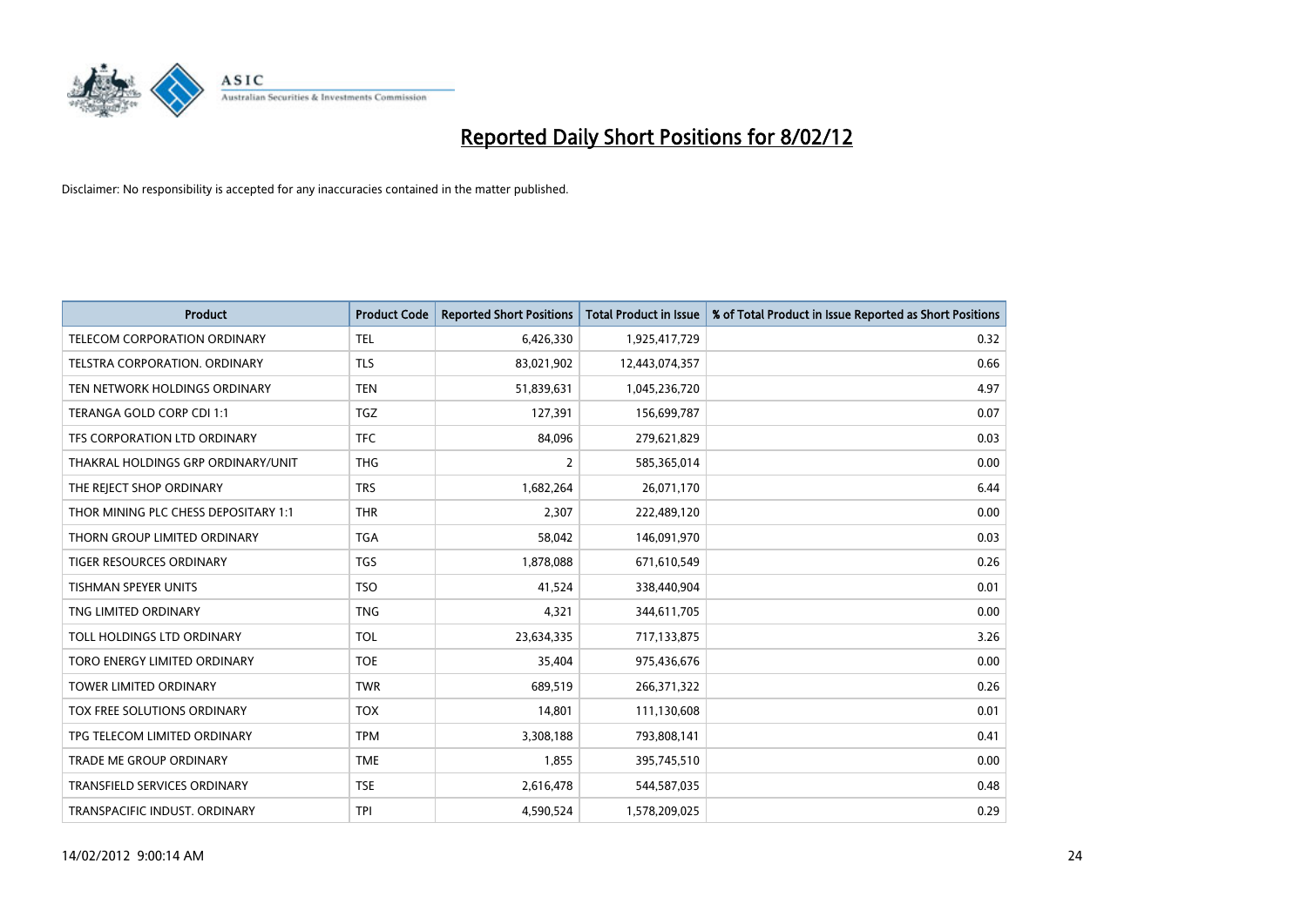

| <b>Product</b>                         | <b>Product Code</b> | <b>Reported Short Positions</b> | <b>Total Product in Issue</b> | % of Total Product in Issue Reported as Short Positions |
|----------------------------------------|---------------------|---------------------------------|-------------------------------|---------------------------------------------------------|
| TRANSURBAN GROUP TRIPLE STAPLED SEC.   | <b>TCL</b>          | 5,155,039                       | 1,451,447,154                 | 0.34                                                    |
| TREASURY WINE ESTATE ORDINARY          | <b>TWE</b>          | 18,878,461                      | 647,227,144                   | 2.88                                                    |
| TRINITY GROUP STAPLED SECURITIES       | <b>TCO</b>          | 3,419                           | 193,235,631                   | 0.00                                                    |
| TROY RESOURCES LTD ORDINARY            | <b>TRY</b>          | 55,938                          | 88,879,149                    | 0.06                                                    |
| <b>UGL LIMITED ORDINARY</b>            | UGL                 | 4,343,166                       | 166,315,038                   | 2.59                                                    |
| UNILIFE CORPORATION CDI 6:1            | <b>UNS</b>          | 211,168                         | 266,923,818                   | 0.07                                                    |
| UXC LIMITED ORDINARY                   | <b>UXC</b>          | 5,226                           | 304,629,742                   | 0.00                                                    |
| <b>VDM GROUP LIMITED ORDINARY</b>      | <b>VMG</b>          | 11,116                          | 933,552,767                   | 0.00                                                    |
| <b>VENTNOR RES LTD ORDINARY</b>        | <b>VRX</b>          | 7,700                           | 45,334,652                    | 0.02                                                    |
| <b>VENTURE MINERALS ORDINARY</b>       | <b>VMS</b>          | 284,422                         | 231,168,592                   | 0.12                                                    |
| VIEW RESOURCES LTD ORDINARY            | <b>VRE</b>          | 1,760                           | 881,953,670                   | 0.00                                                    |
| <b>VIRGIN AUS HLDG LTD ORDINARY</b>    | <b>VAH</b>          | 18,935,247                      | 2,210,197,600                 | 0.85                                                    |
| <b>VITA GROUP LTD ORDINARY</b>         | <b>VTG</b>          | 75,190                          | 142,499,800                   | 0.05                                                    |
| VITERRA INC CDI 1:1                    | <b>VTA</b>          | 3,828                           | 68,629,939                    | 0.01                                                    |
| <b>WATPAC LIMITED ORDINARY</b>         | <b>WTP</b>          | 16,477                          | 184,913,970                   | 0.00                                                    |
| <b>WDS LIMITED ORDINARY</b>            | <b>WDS</b>          | 730                             | 144,740,614                   | 0.00                                                    |
| WEBJET LIMITED ORDINARY                | <b>WEB</b>          | 70,504                          | 72,672,806                    | 0.10                                                    |
| <b>WESFARMERS LIMITED ORDINARY</b>     | <b>WES</b>          | 29,079,825                      | 1,006,470,808                 | 2.88                                                    |
| WESFARMERS LIMITED PARTIALLY PROTECTED | <b>WESN</b>         | 93,539                          | 150,601,354                   | 0.07                                                    |
| WESTERN AREAS NL ORDINARY              | <b>WSA</b>          | 8,221,468                       | 179,735,899                   | 4.55                                                    |